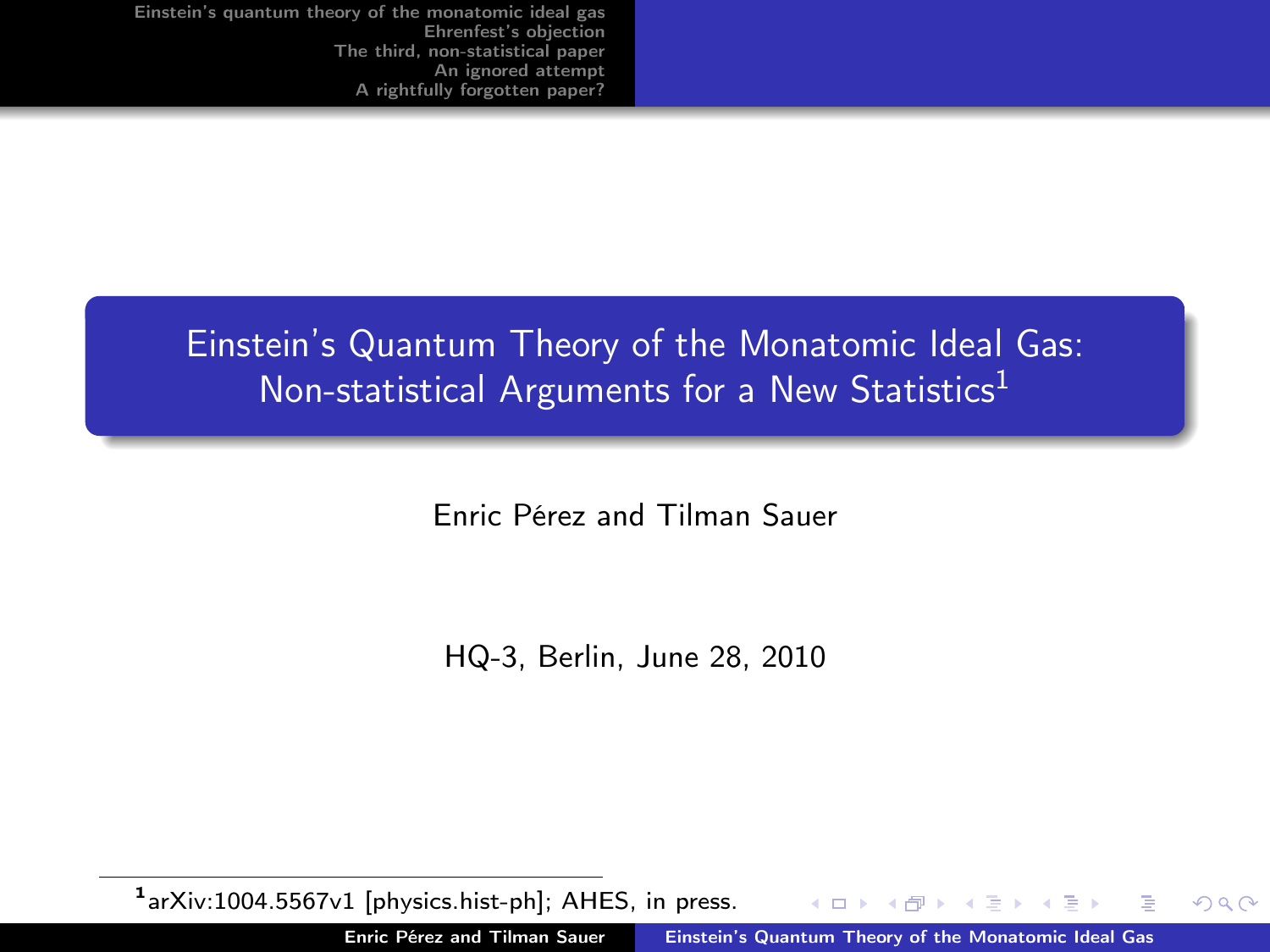## **Outline**



<sup>1</sup> [Einstein's quantum theory of the monatomic ideal gas](#page-2-0)

4日 ト  $\overline{A}$ 有 ă

∍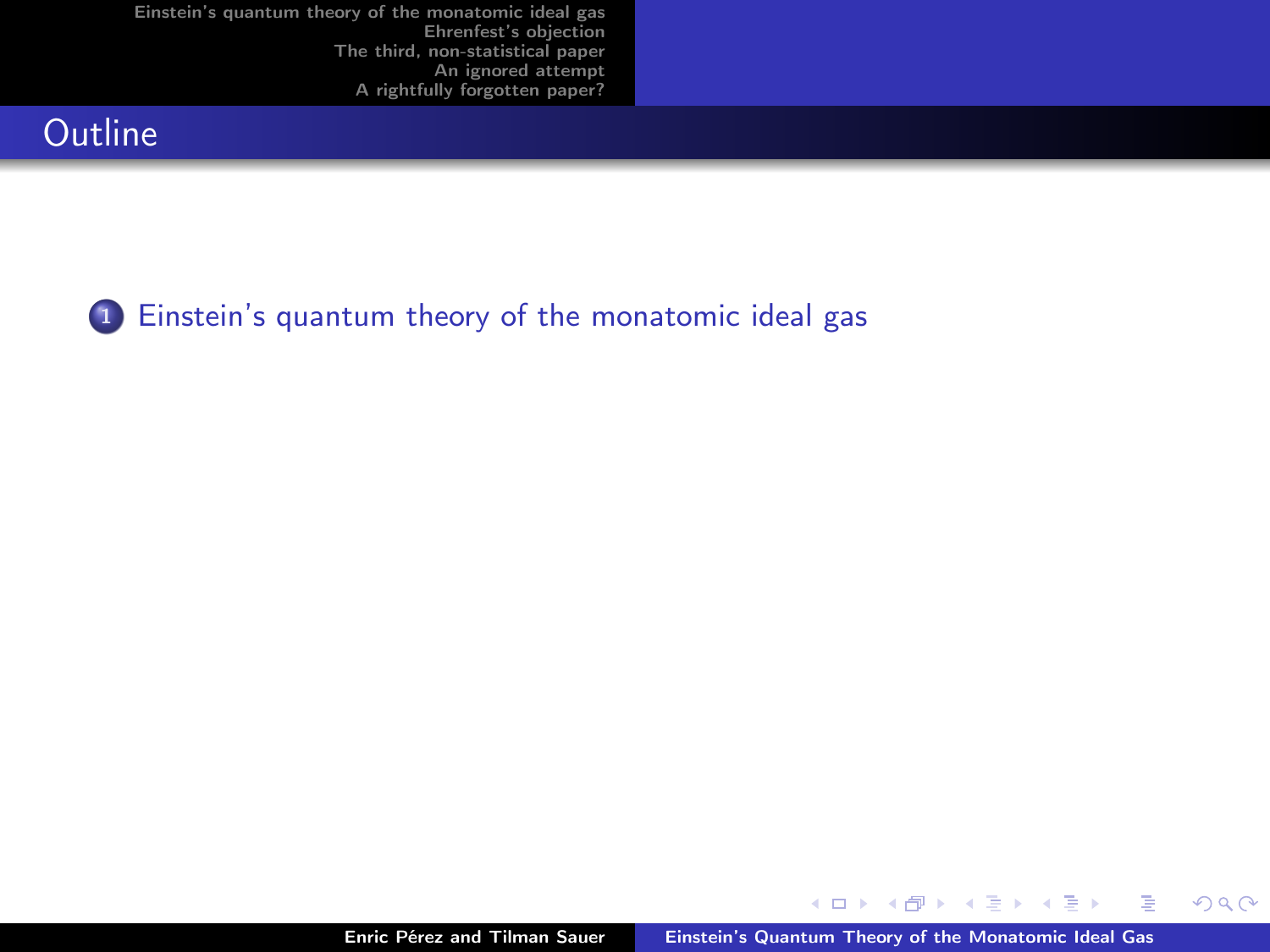## **Outline**



<sup>1</sup> [Einstein's quantum theory of the monatomic ideal gas](#page-2-0)

### 2 [Ehrenfest's objection](#page-9-0)

4 0 8

 $2Q$ 

<span id="page-2-0"></span>∍

∍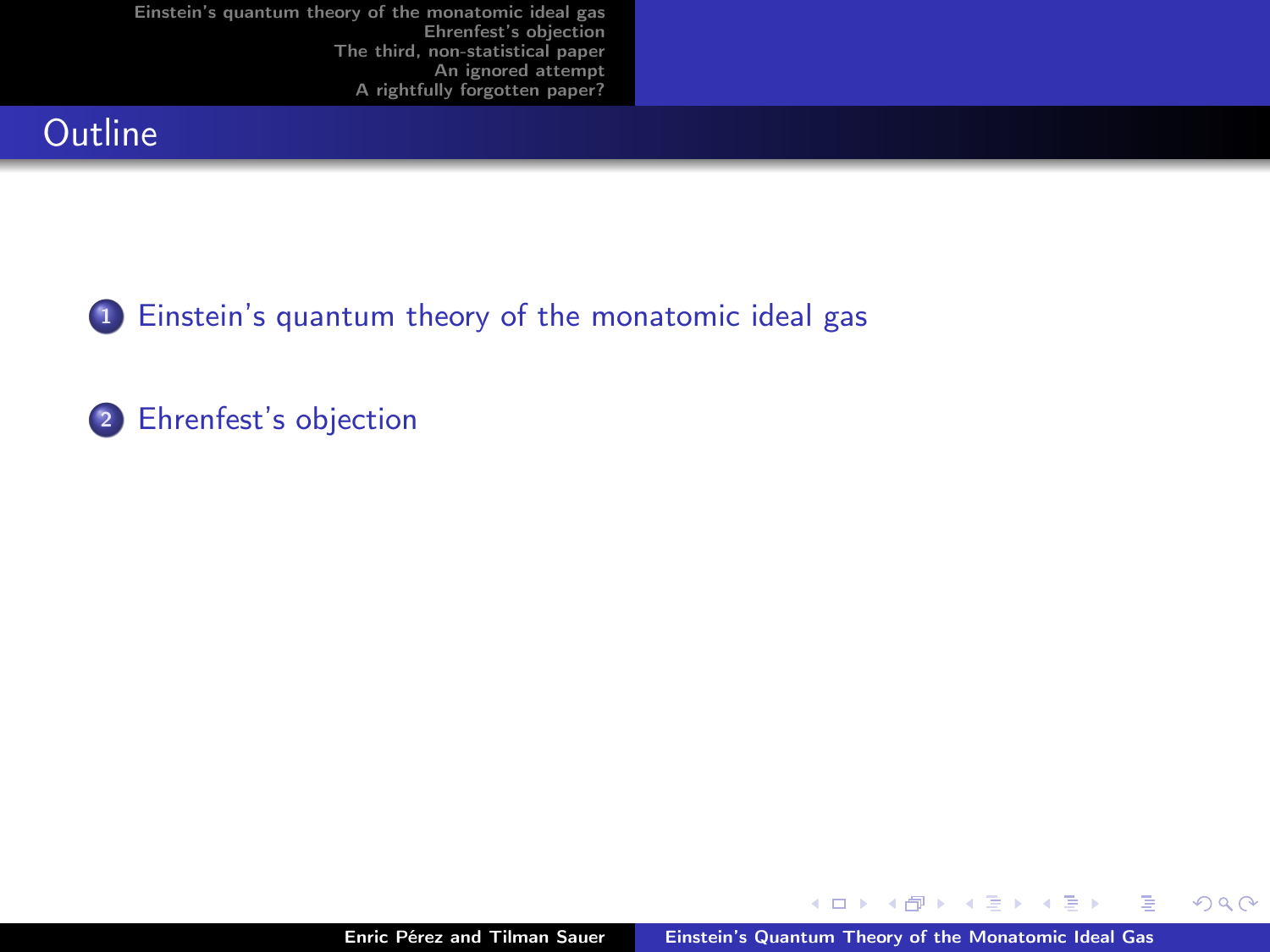## **Outline**



2 [Ehrenfest's objection](#page-9-0)

<sup>3</sup> [The third, non-statistical paper](#page-14-0)

4.0.3

 $2Q$ 

Ξ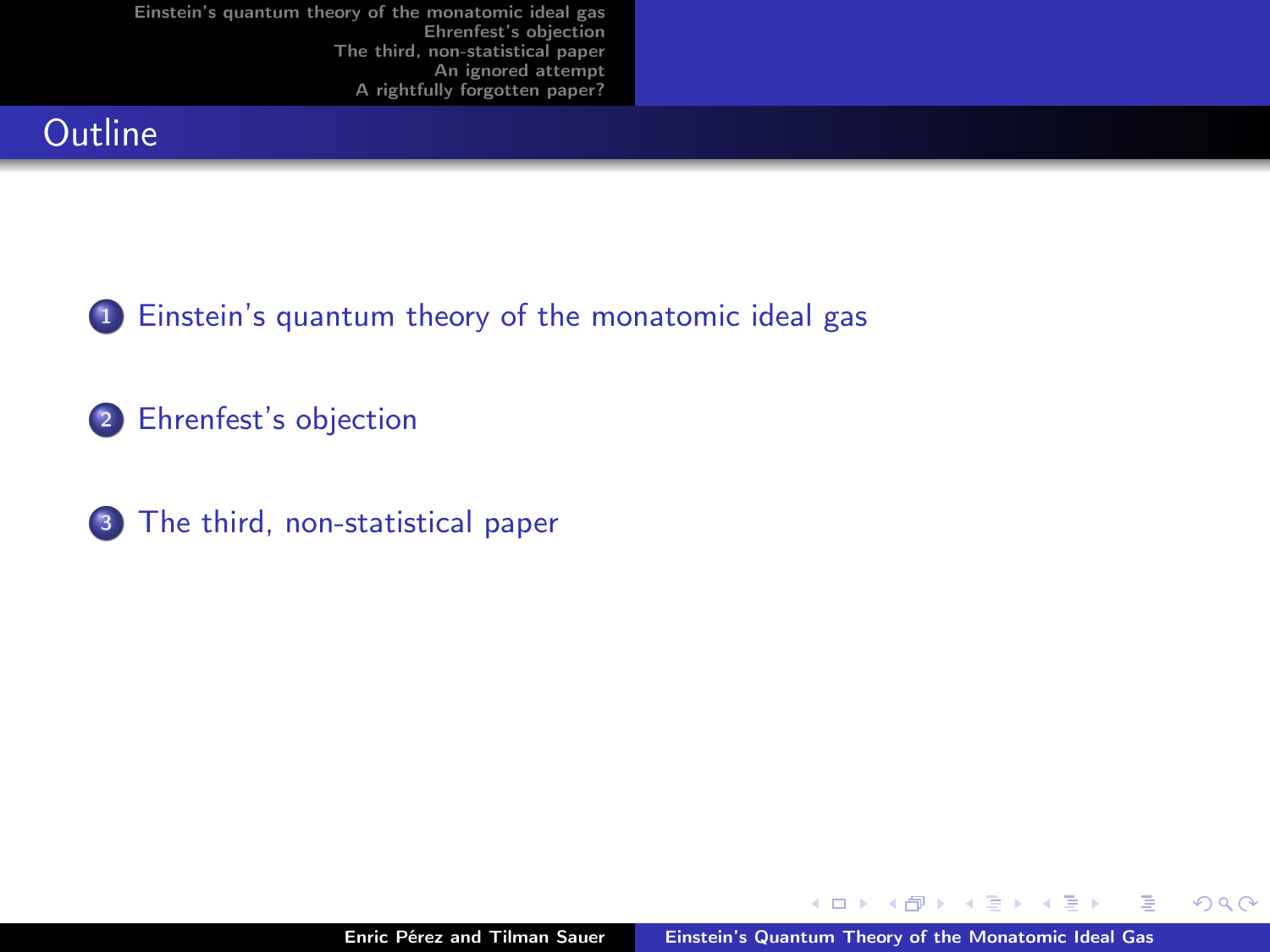## **Outline**



2 [Ehrenfest's objection](#page-9-0)

3 [The third, non-statistical paper](#page-14-0)

<sup>4</sup> [An ignored attempt](#page-29-0)

4 0 1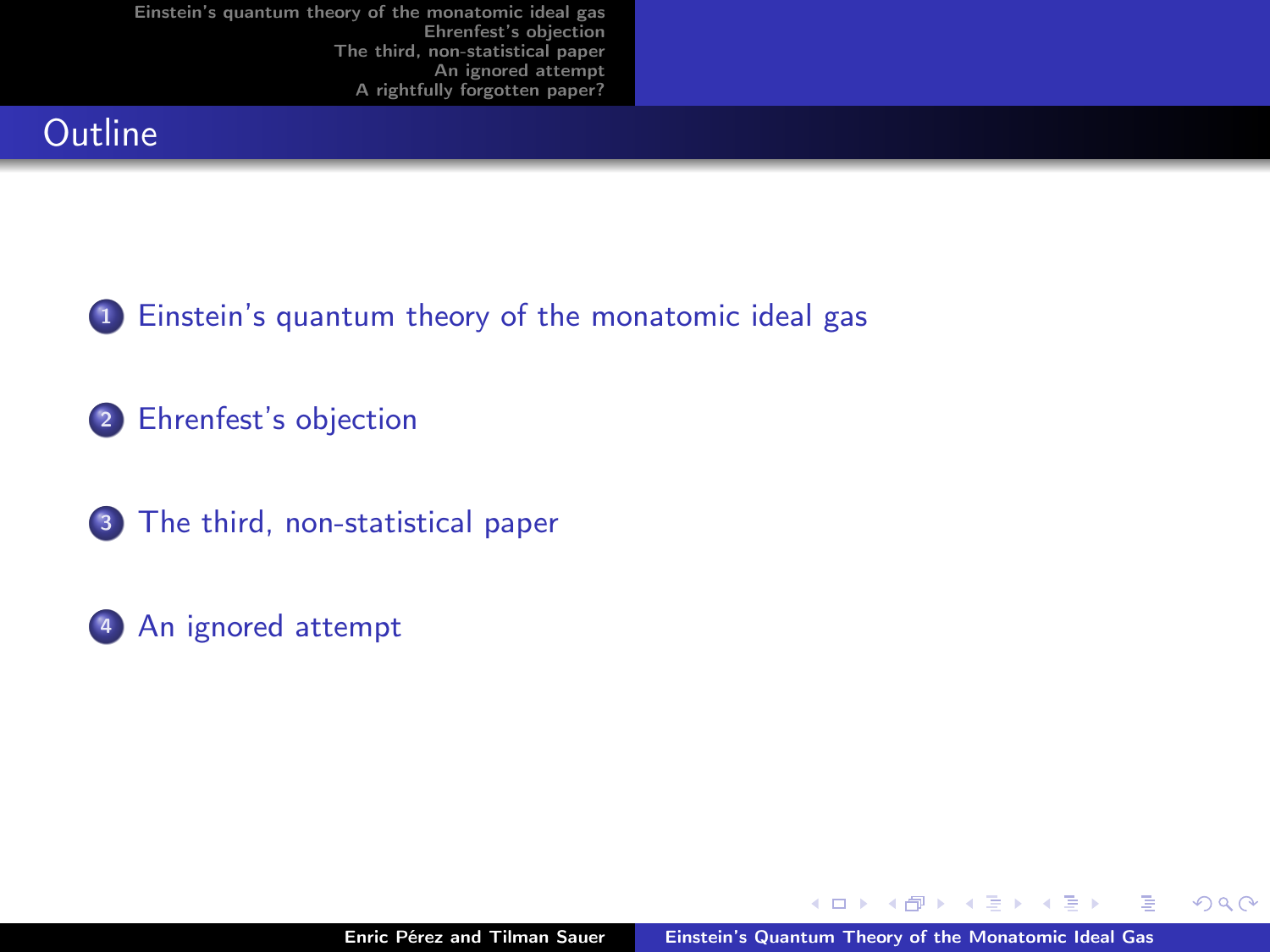## **Outline**



<sup>2</sup> [Ehrenfest's objection](#page-9-0)

<sup>3</sup> [The third, non-statistical paper](#page-14-0)

<sup>4</sup> [An ignored attempt](#page-29-0)



4 0 1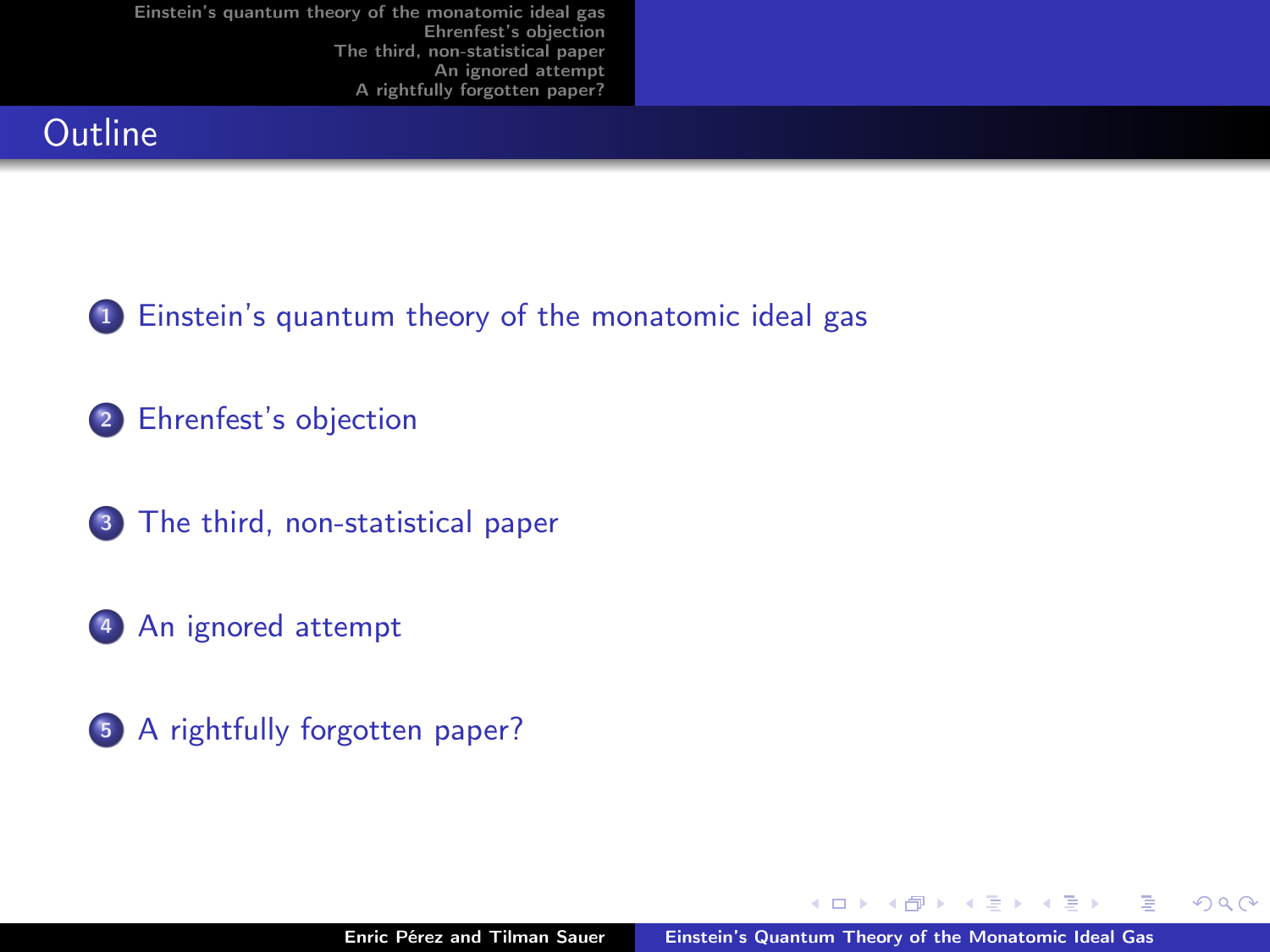## Einstein Quantum Theory of the Monatomic Ideal Gas

- **1** "Zur Quantentheorie des einatomigen idealen Gases" (10 July 1924)
- <sup>2</sup> "Zur Quantentheorie des einatomigen idealen Gases. Zweite Abhandlung" (8 January 1925)

 $\blacksquare$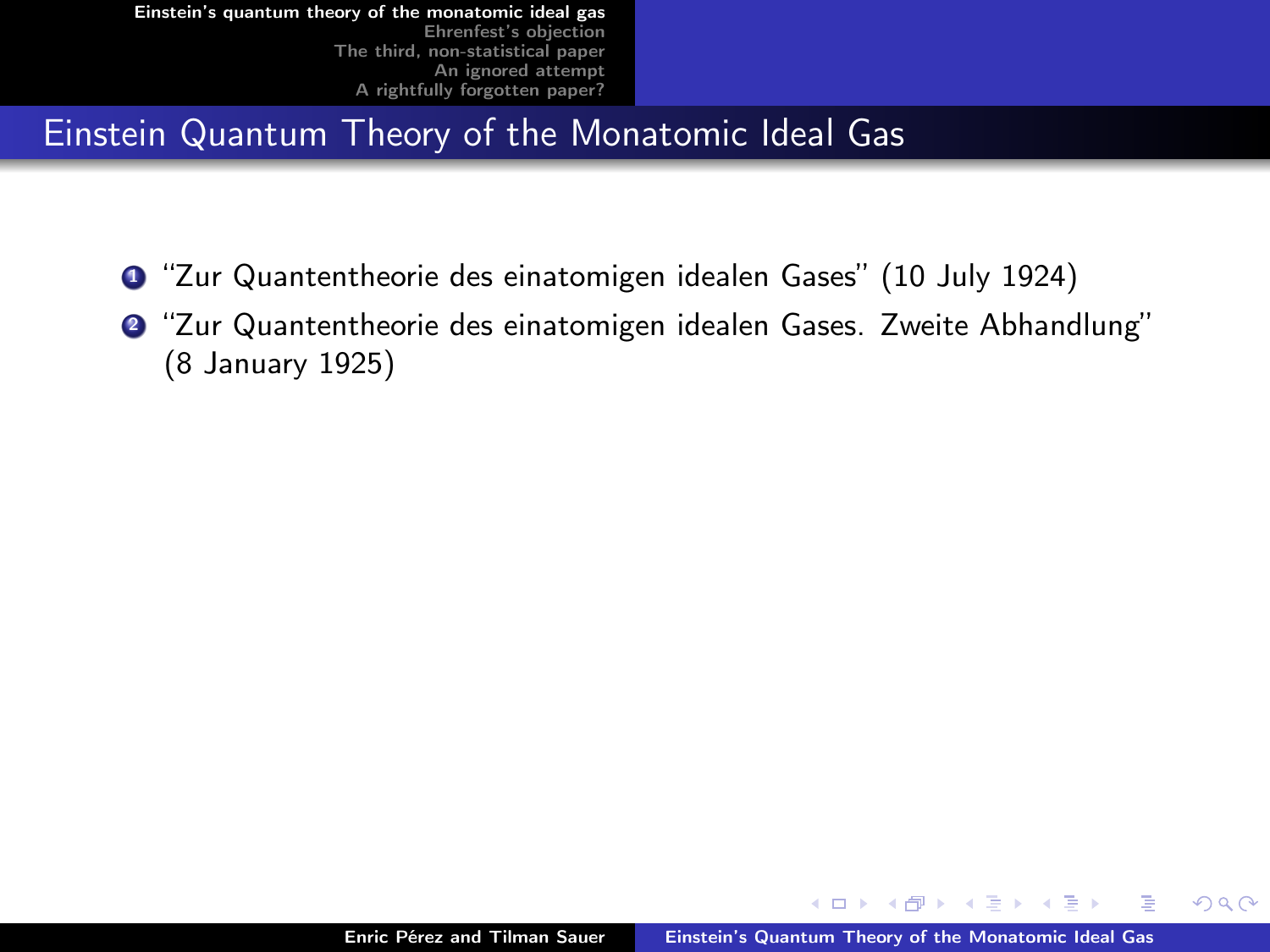## Einstein Quantum Theory of the Monatomic Ideal Gas

- <sup>1</sup> "Zur Quantentheorie des einatomigen idealen Gases" (10 July 1924)
- <sup>2</sup> "Zur Quantentheorie des einatomigen idealen Gases. Zweite Abhandlung" (8 January 1925)
- <sup>3</sup> "Zur Quantentheorie des idealen Gases" (29 January 1925)

 $\blacksquare$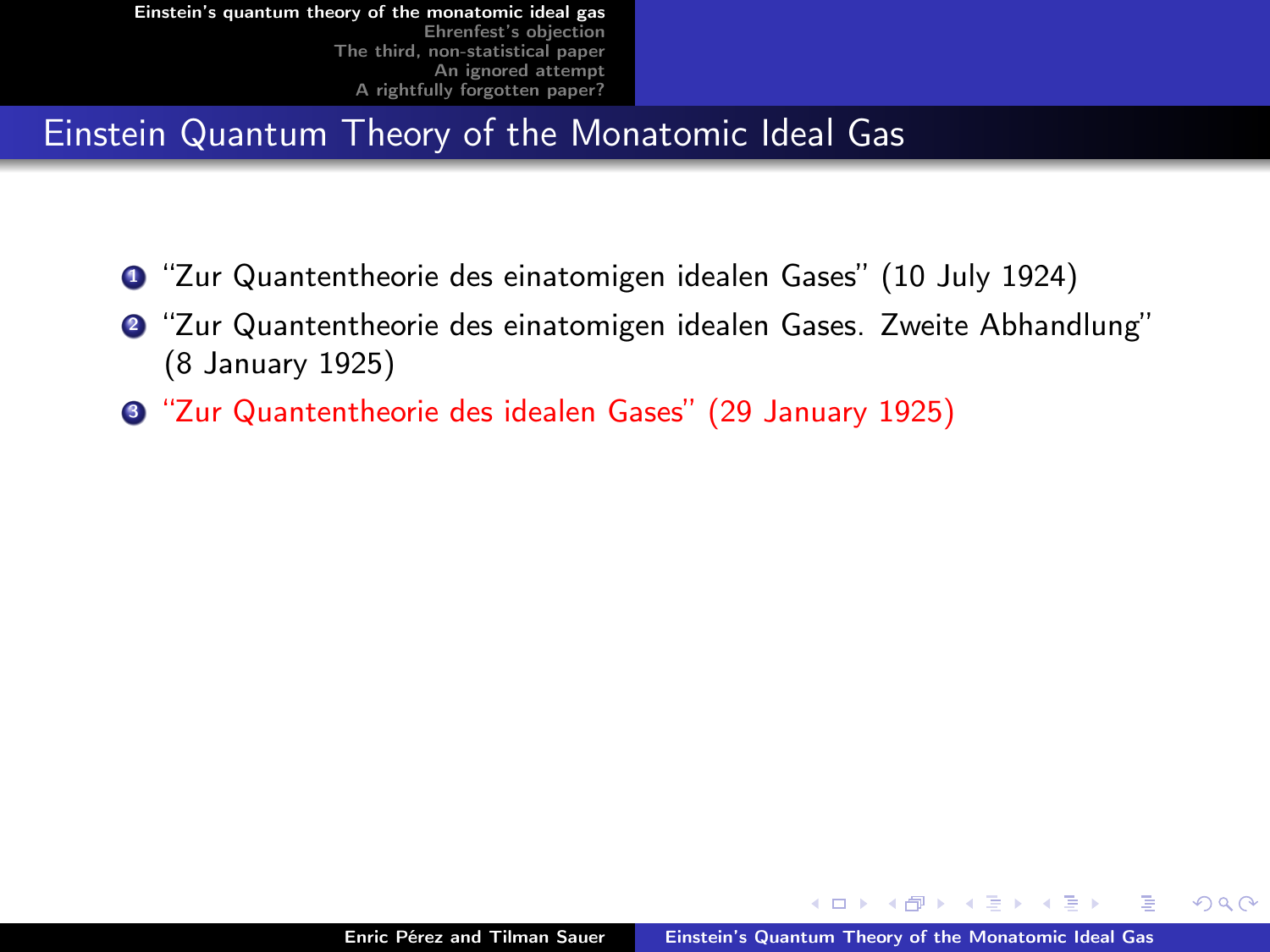## Einstein Quantum Theory of the Monatomic Ideal Gas

- **1** "Zur Quantentheorie des einatomigen idealen Gases" (10 July 1924)
- <sup>2</sup> "Zur Quantentheorie des einatomigen idealen Gases. Zweite Abhandlung" (8 January 1925)
- <sup>3</sup> "Zur Quantentheorie des idealen Gases" (29 January 1925)

| 4 June 1924       | Bose writes to Einstein                         |
|-------------------|-------------------------------------------------|
| c. 2 July 1924    | Bose's paper (translated by AE) received by ZPh |
| 10 July 1924      | Einstein's first paper presented to the PA      |
| 20 September 1924 | Einstein's first paper published                |
| December 1924     | Einstein's second paper signed                  |
|                   | Bose's paper published                          |
| 8 January 1925    | Einstein's second paper presented to PA         |
| 29 January 1925   | Einstein's third paper presented to PA          |
| 9 February 1925   | Einstein's second paper published               |
| 5 March 1925      | Einstein's third paper published                |
|                   |                                                 |

つへへ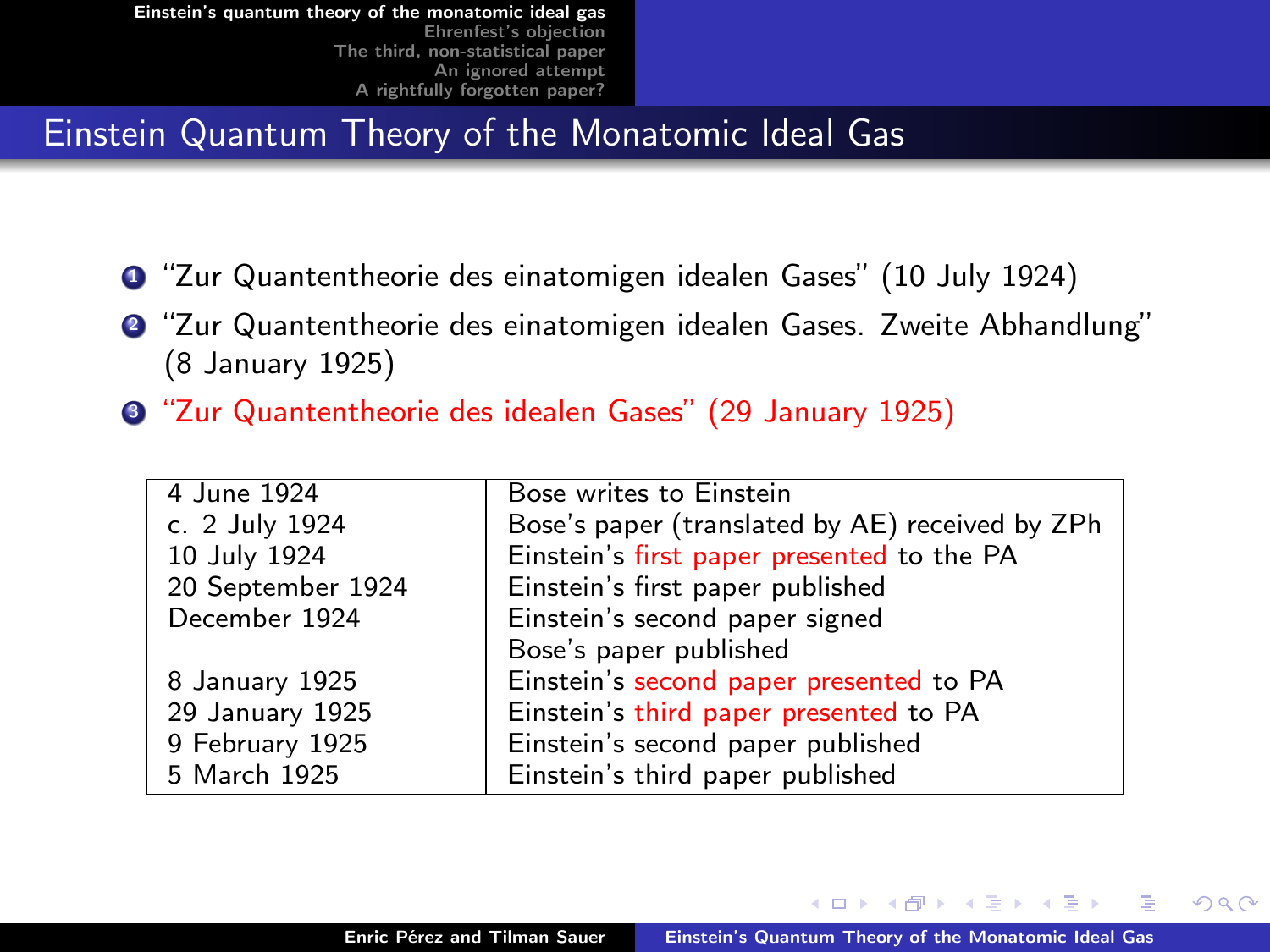### Bose's contribution

Bose's (timely) contribution. Quantization of the phase-space of lightquanta. Density of states factor:  $\frac{8\pi\nu^2}{c^3}$ Vd $\nu$  for Planck radiation law:

$$
r(\nu, T)d\nu = \frac{8\pi\nu^2}{c^3} \frac{h\nu}{e^{\frac{h\nu}{kT}} - 1} d\nu
$$

<span id="page-9-0"></span>4 0 1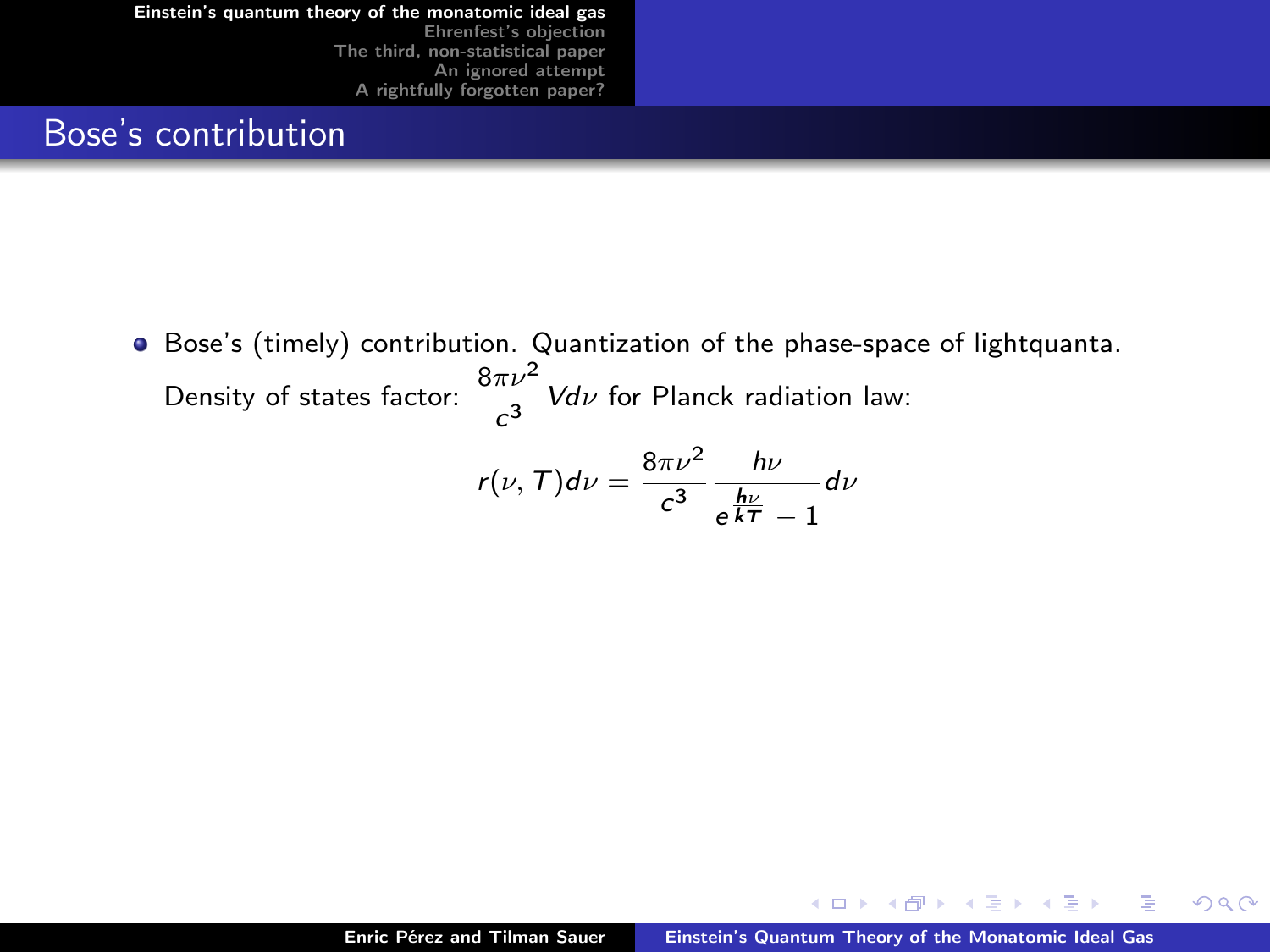#### Bose's contribution

Bose's (timely) contribution. Quantization of the phase-space of lightquanta. Density of states factor:  $\frac{8\pi\nu^2}{c^3}$ Vd $\nu$  for Planck radiation law:

$$
r(\nu, T)d\nu = \frac{8\pi\nu^2}{c^3} \frac{h\nu}{e^{\frac{h\nu}{kT}} - 1} d\nu
$$

"The Indian Bose gave a beautiful derivation of Planck's law including its constant on the basis of the lose light quanta.  $\int \ldots$  auf Grund der losen Lichtquanten] Derivation elegant, but essence remains obscure."

(Einstein to Ehrenfest, 12 July 1924)

つへへ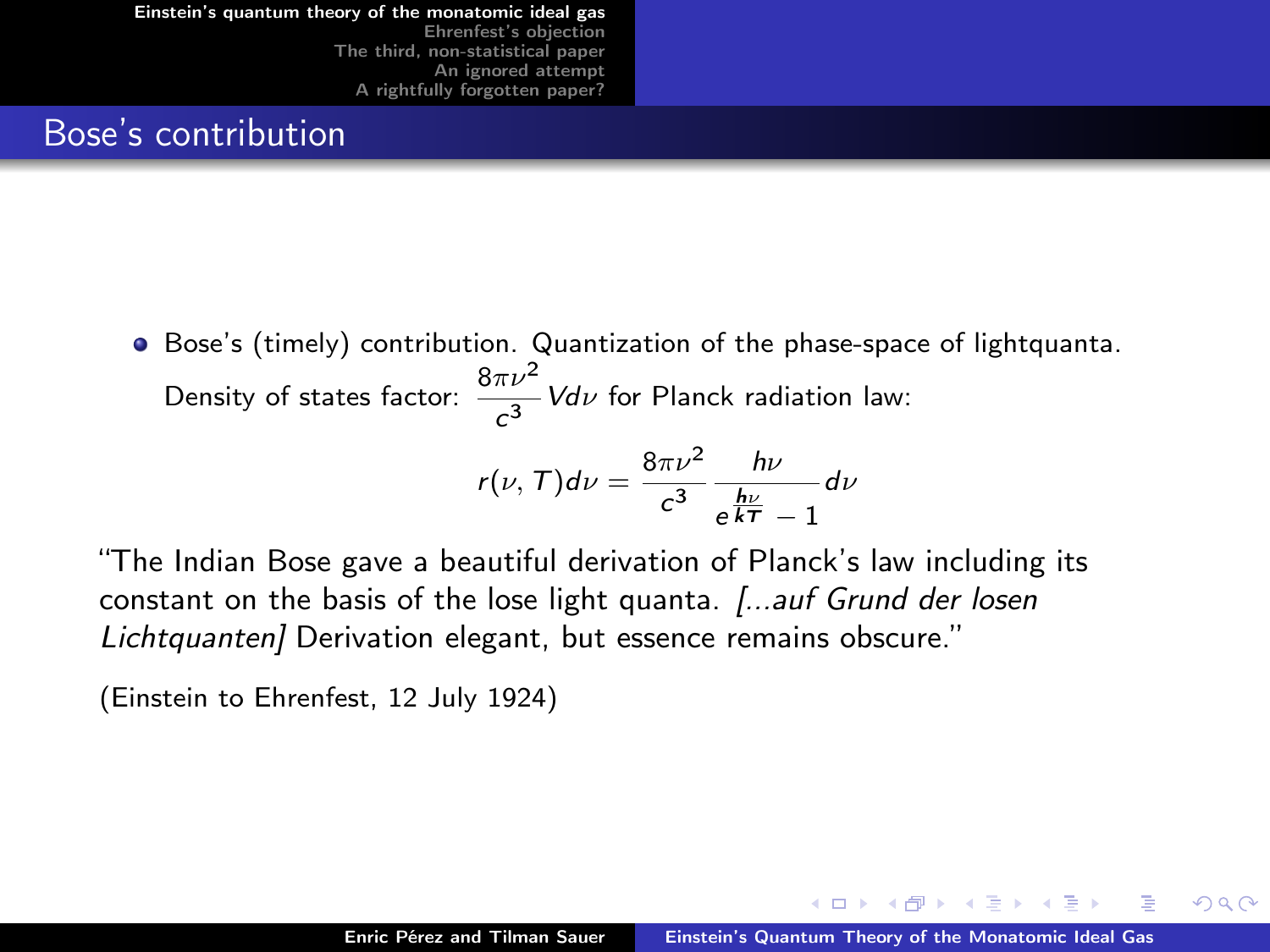## The Two Statistical Papers

#### Einstein's first paper

Quantization of the phase-space of molecules. Energy density:

$$
2\pi\frac{V}{h^3}(2m)^{\frac{3}{2}}E^{\frac{1}{2}}dE
$$

\n- Bose's statistics
\n- Equation of state 
$$
p = \frac{2}{3} \frac{\overline{E}}{V}
$$
\n- Classical limit  $\frac{\overline{E}}{N} = \frac{3}{2} \kappa T \left[ 1 - 0.1768 h^3 \frac{N}{V} (2 \pi m \kappa T)^{-\frac{3}{2}} \right]$
\n

4 0 1

 $2Q$ 

∍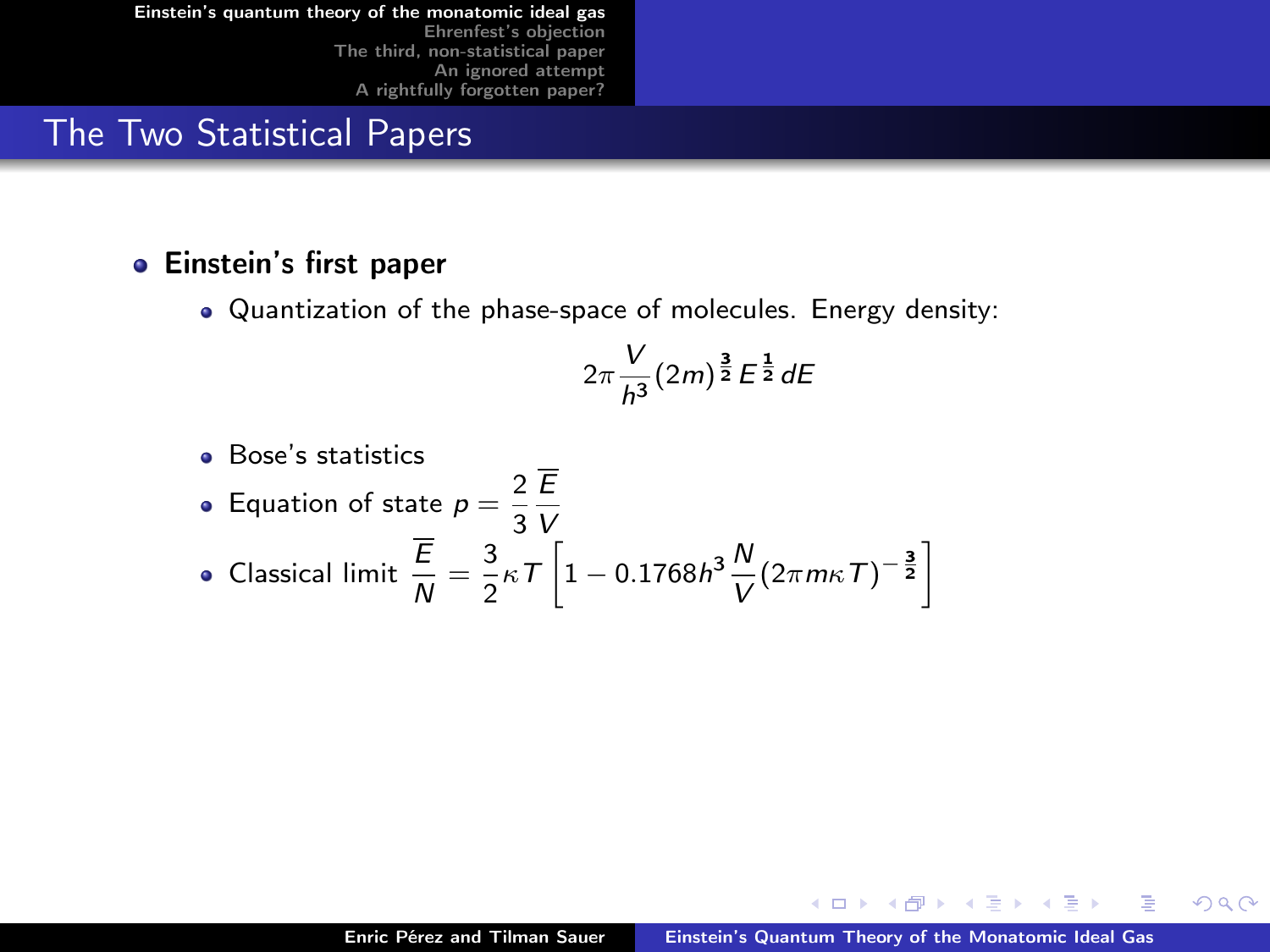## The Two Statistical Papers

#### Einstein's first paper

Quantization of the phase-space of molecules. Energy density:

$$
2\pi\frac{V}{h^3}(2m)^{\frac{3}{2}}E^{\frac{1}{2}}dE
$$

Bose's statistics

• Equation of state 
$$
p = \frac{2}{3} \frac{E}{V}
$$

• Classical limit 
$$
\frac{\overline{E}}{N} = \frac{3}{2} \kappa T \left[ 1 - 0.1768 h^3 \frac{N}{V} (2 \pi m \kappa T)^{-\frac{3}{2}} \right]
$$

#### Einstein's second paper

- $\bullet$  Condensation below a critical  $\tau$
- Nernst's principle and extensivity of entropy satisfied
- de Broglie's thesis
- Predictions related to viscosity and electronic contribution to specific heat
- Loss of statistical independence of the particles

つへへ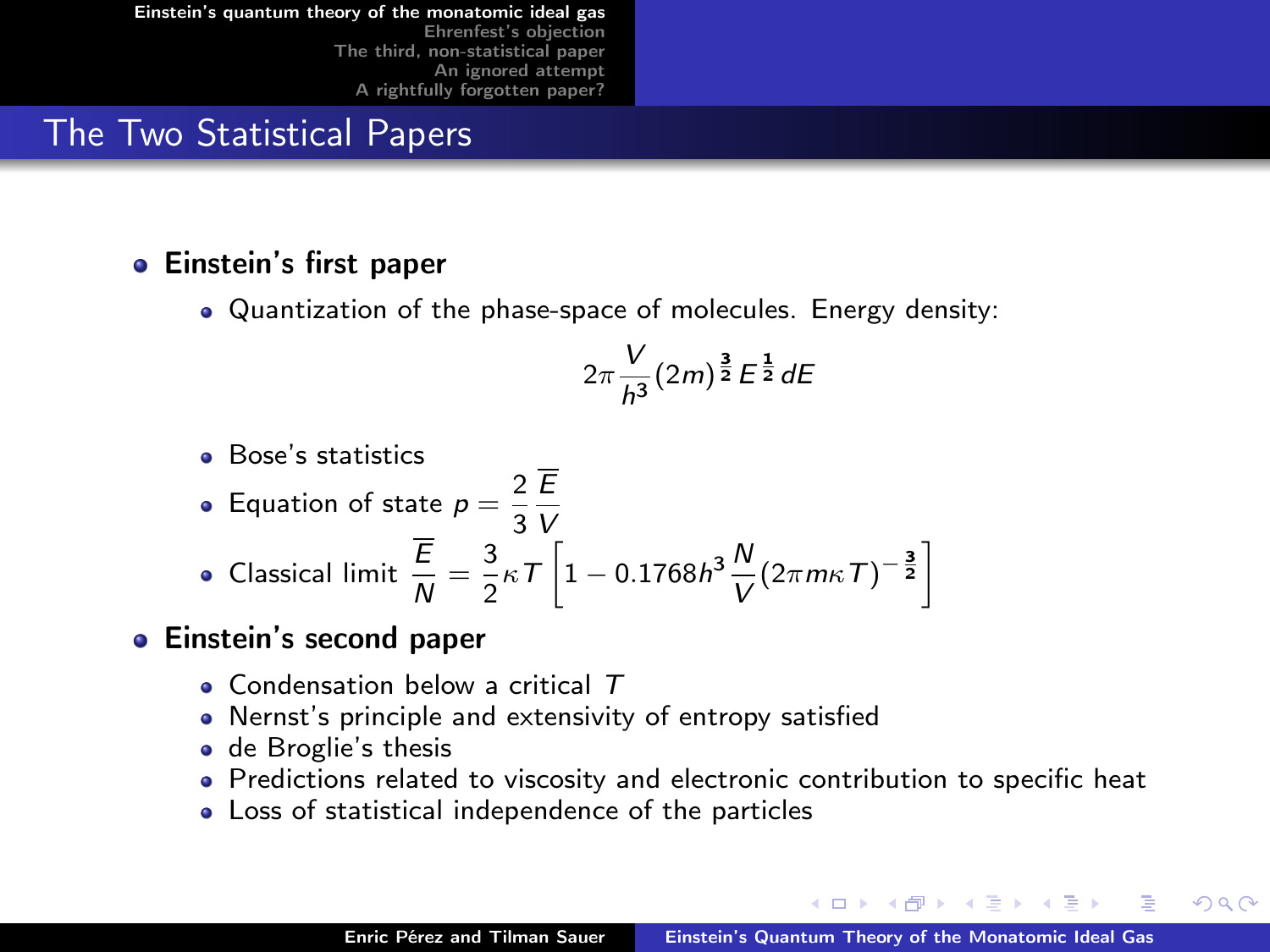## Ehrenfest's Objection

"Mr. Ehrenfest and other colleagues have raised the criticism that in Bose's theory of radiation and in my analogous theory of ideal gases the quanta or molecules are not treated as statistically independent entities without explicit mentioning of this feature in our respective papers. This is entirely correct. If the quanta are treated as statistically independent regarding their localization, one obtains Wien's law of radiation; if one treats the gas molecules in an analogous way, one arrives at the classical equation of state, even if one proceeds in exactly the same way as Bose and I have done."

<span id="page-13-0"></span>("Zur Quantentheorie des einatomigen idealen Gases. Zweite Abhandlung", p. 5)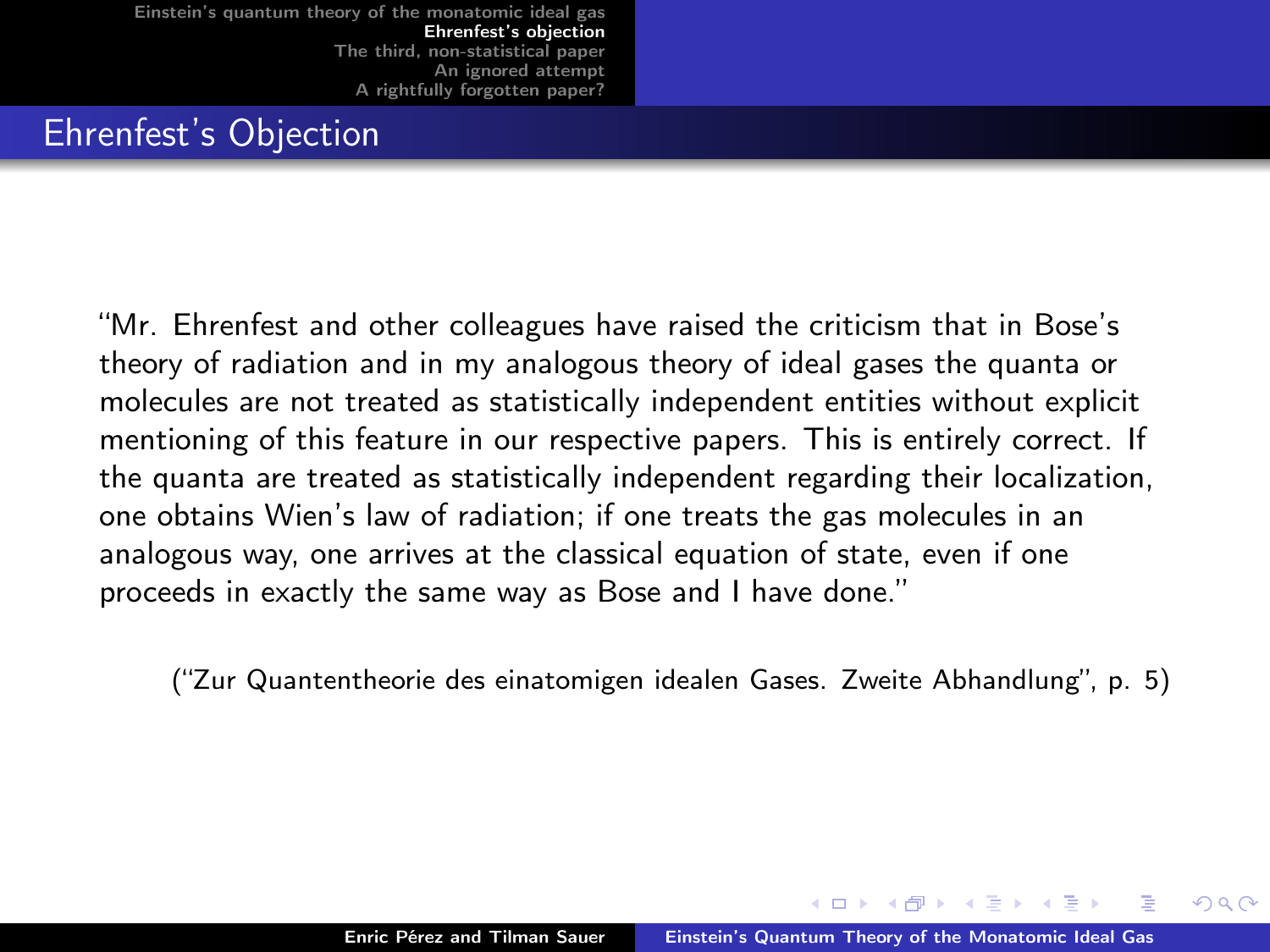## The Statistical Dependence of Light Quanta

- Einstein knew this probably since 1909 (paper on fluctuations of radiation)
- Ehrenfest knew it probably since 1911 (paper on the necessity of quantization). He surely knew it since 1914 (combinatorics paper with Kamerlingh-Onnes)
- <span id="page-14-0"></span>• Who are the "other colleagues"?
	- Viktor R. Bursian, Iuri A. Krutkow
	- Otto Halpern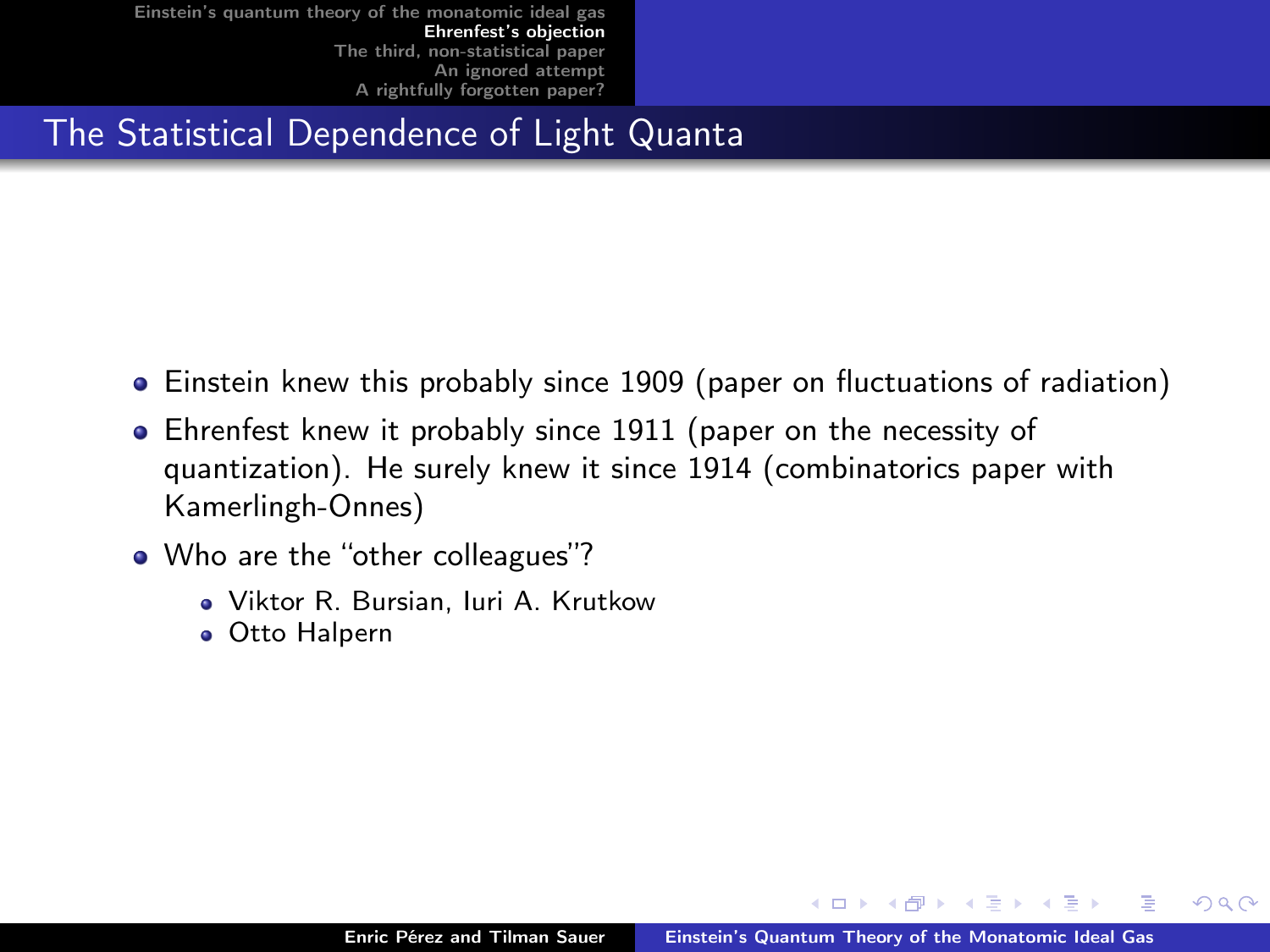The "Other Colleagues"

Ehrenfest to Joffé, beginning of October 1924:

"My dear friend!

Precisely now Einstein is with us. 1. We coincide fully with him that Bose's disgusting work by no means can be understood in the sense that Planck's radiation law agrees with light atoms moving independently (if they move *independently* one of each other, the entropy of radiation would depend on the volume not as in Planck, but as in W. Wien, i.e. in the following way:  $\kappa$  log  $V^{E/h}$ ).

No, light atoms placed in the same cell of the phase space must depend one on the other in such a way that Planck's formula is obtained. Now we will clarify this question in a polemic manner. I, Krutkow and Bursian will publish in the next number of Z. Physik a few considerations against, and simultaneously Einstein will give them answer in the same issue."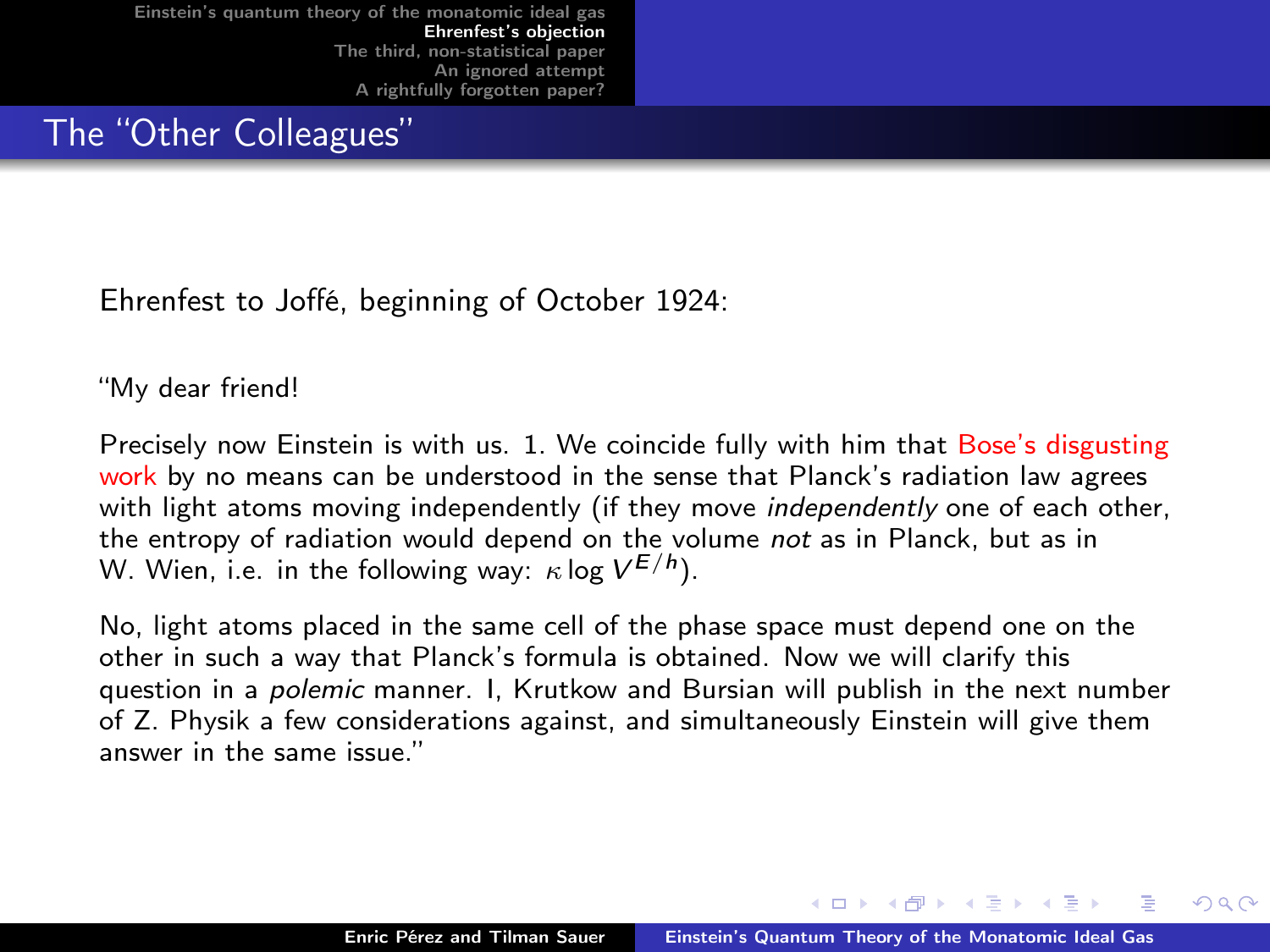The "Other Colleagues"

Einstein to Halpern, September 1924:

"1) All distributions of the individual quanta over the "cells" are equally probable (Wien's law).

2) All different quantum-distribution-pictures over the "cells" are equally probable (Planck's law) (...)

Without experience one cannot decide between (1) and (2). The concept of independent atom-like quanta calls for (1), but experience demands (2). Bose's derivation therefore cannot be regarded as a genuine theoretical justification of Planck's law, but only as a reduction of that law to a simple, but arbitrary statistical elementary hypothesis.(...)

This therefore also entails the implicit presupposition of certain statistical dependencies between the states of the molecules, a presupposition which the gas theory as such does not suggest. It would therefore be all the more interesting to know whether real gases behave according to this theory."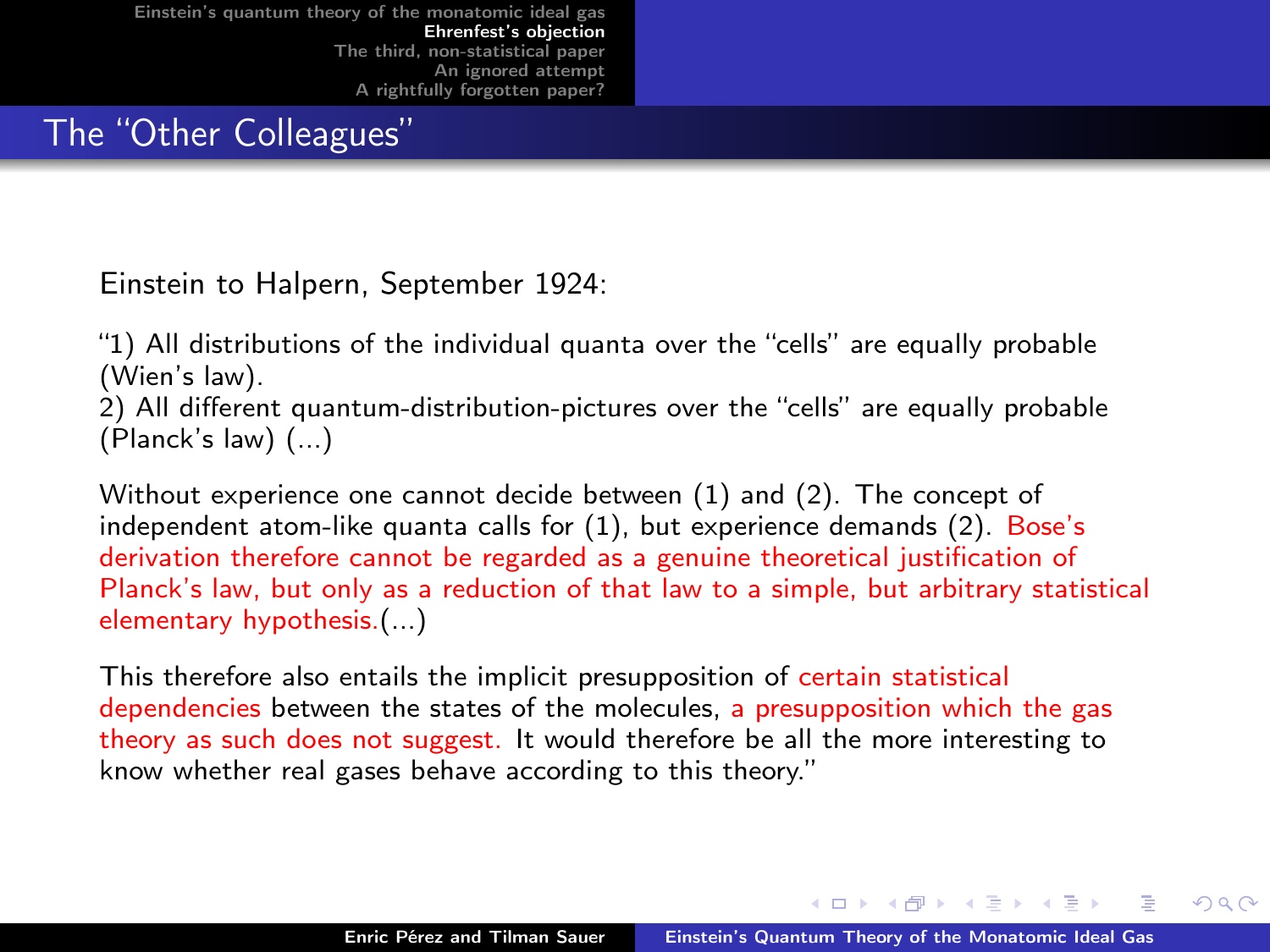On the Correctness of the Distribution Law

- Einstein to Kamerlingh-Onnes, 13 November 1924 (on experimental data)
- **•** Einstein to Ehrenfest, 8 January 1925

"I will then completely convince you about the gas-degeneracy-equation, I found another sound if only not totally complete approach to it, free of the incriminated statistics. But how to set up a mechanics that leads to something like this? "

**•** Einstein to Schrödinger, 28 February 1925

"In Bose's statistics, which I use, the quanta or molecules are regarded as not independent of each other. [...] I failed to emphasize clearly the fact that here a new kind of statistics is employed, which for the time being is justified by nothing but its success (...)

In a third paper, which is currently in press, I lay out considerations that are independent of statistics and that are analogous to the derivation of Wien's displacement law. These latter results have convinced me completely of the correctness of the road to follow."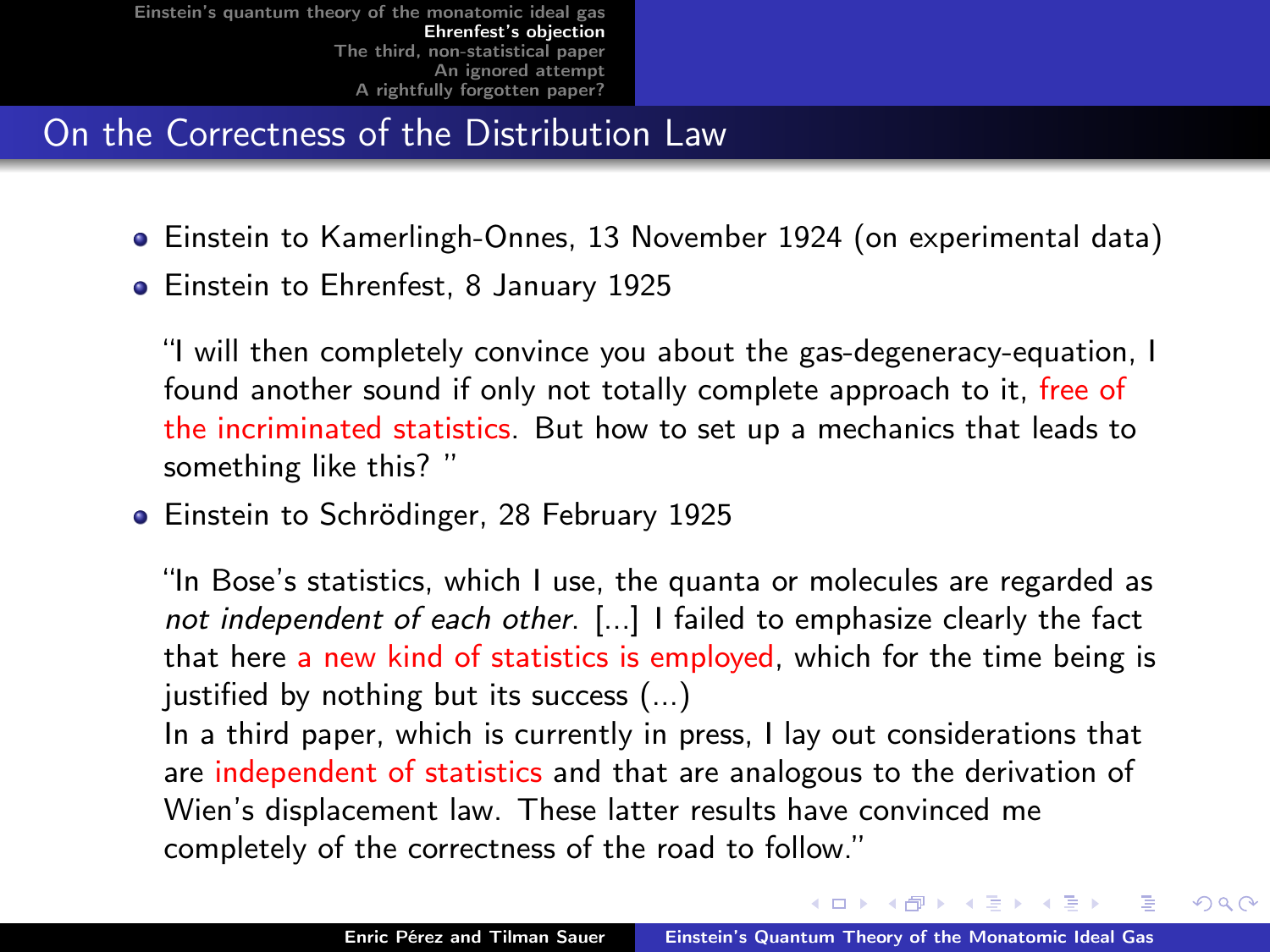## The Third, Non-statistical Paper

- **4** Analogy with radiation: closing the circle initiated in 1905. A displacement law for gases.
- <sup>2</sup> Dimensional analysis: a known resort for Einstein
- <sup>3</sup> An adiabatic transformation and a conservative field of force: where is the 'quantum influence'?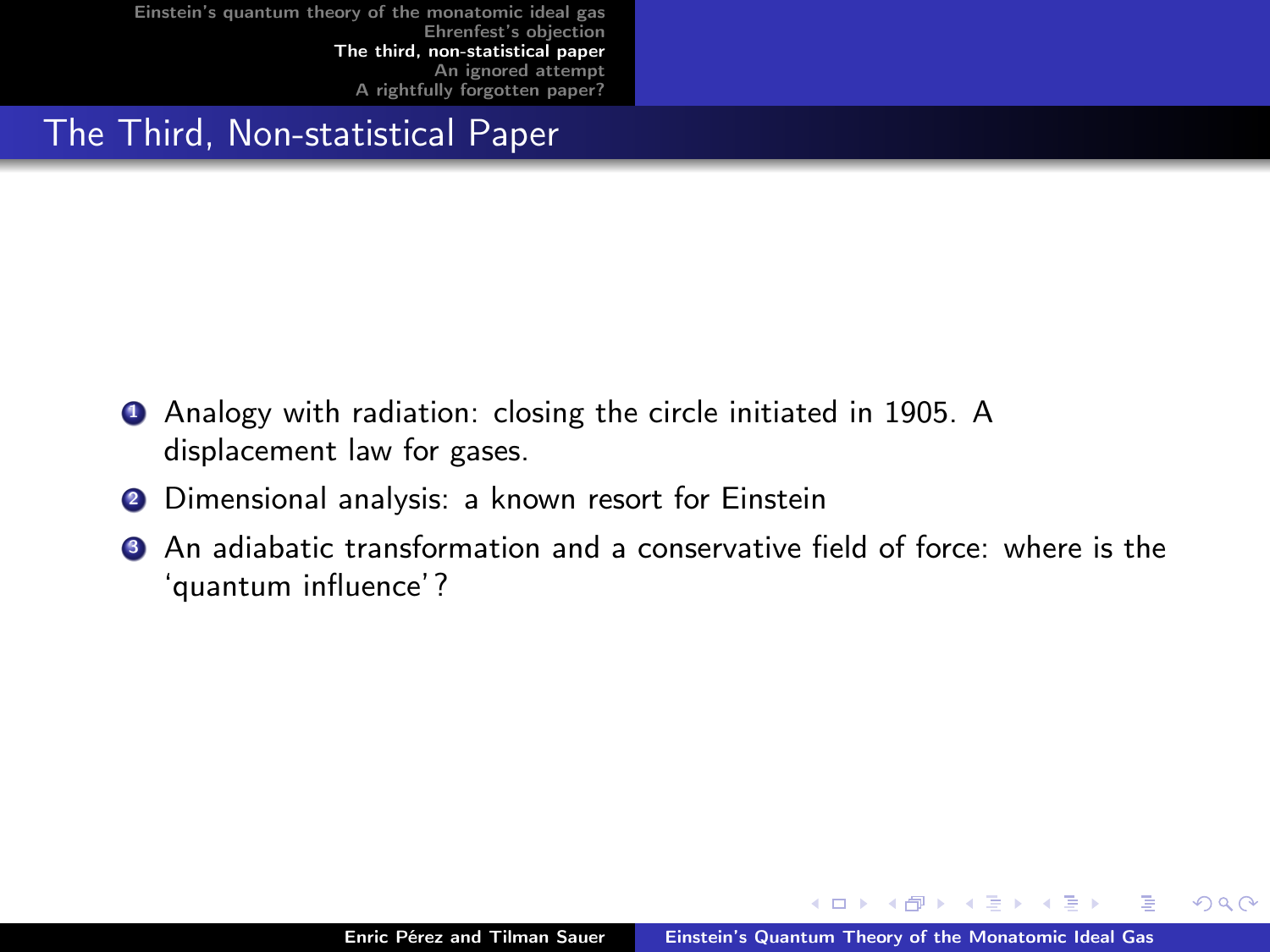Analogy with Radiation: Closing the Circle initiated in 1905

"Here we plan to engage in considerations, in the field of gas theory, that are largely analogous, in method and outcome, to those that lead, in the field of radiation theory, to Wien's displacement law." (Einstein, 1925)

("Zur Quantentheorie des idealen Gases", p. 18)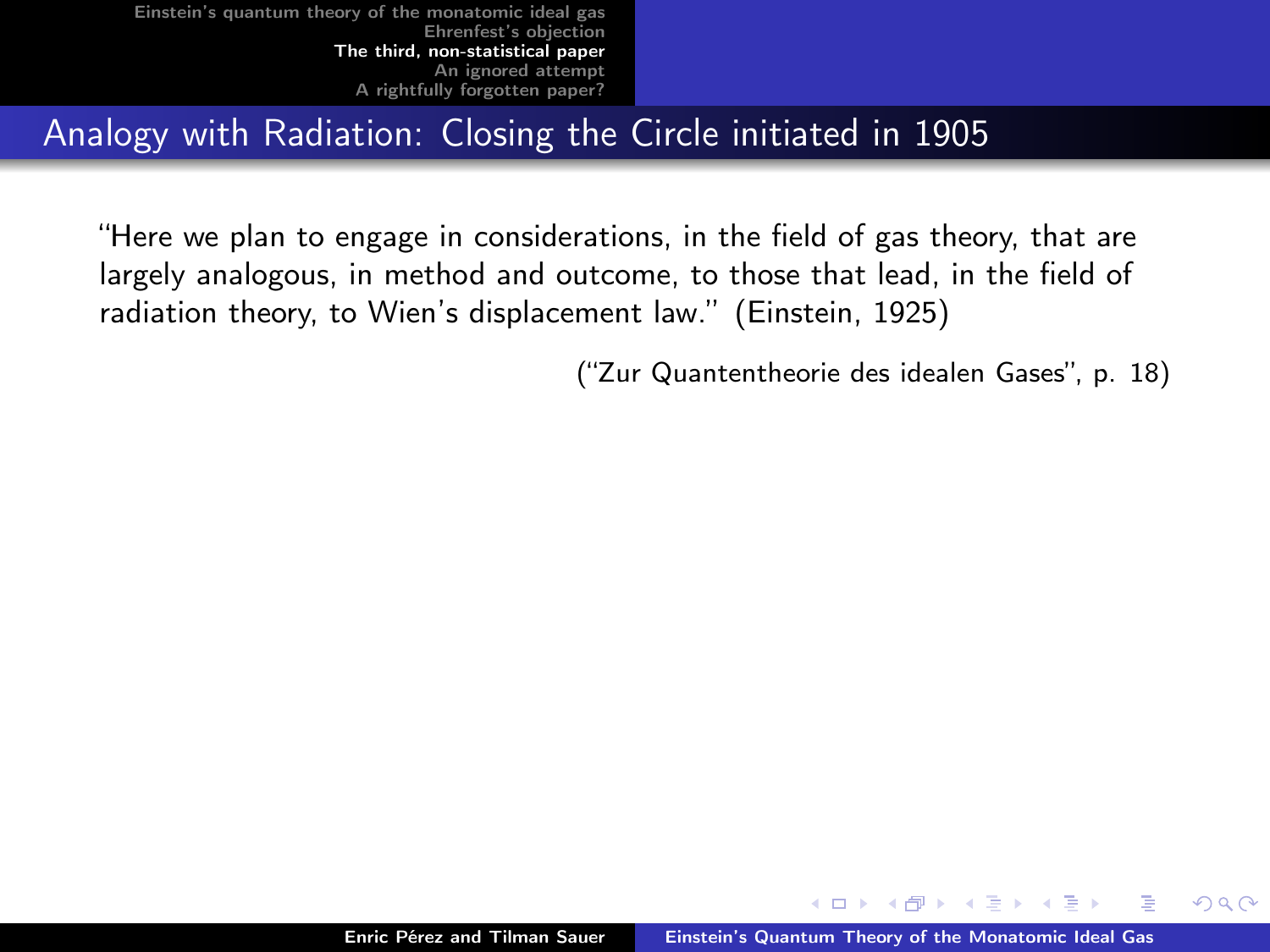Analogy with Radiation: Closing the Circle initiated in 1905

"Here we plan to engage in considerations, in the field of gas theory, that are largely analogous, in method and outcome, to those that lead, in the field of radiation theory, to Wien's displacement law." (Einstein, 1925)

("Zur Quantentheorie des idealen Gases", p. 18)

つへへ

|           | Combinatorics | Thermodynamics-<br><b>Statistical Distribution</b>                                            |
|-----------|---------------|-----------------------------------------------------------------------------------------------|
| Radiation | <b>Bose</b>   | Planck's radiation law<br>Rayleigh-Jeans'<br>(Wien's displacement<br>law is always valid)     |
| Gas       | Bose-Einstein | Einstein's distribution<br>Maxwell-<br>law $\rightarrow$<br>Boltzmann's distribu-<br>tion law |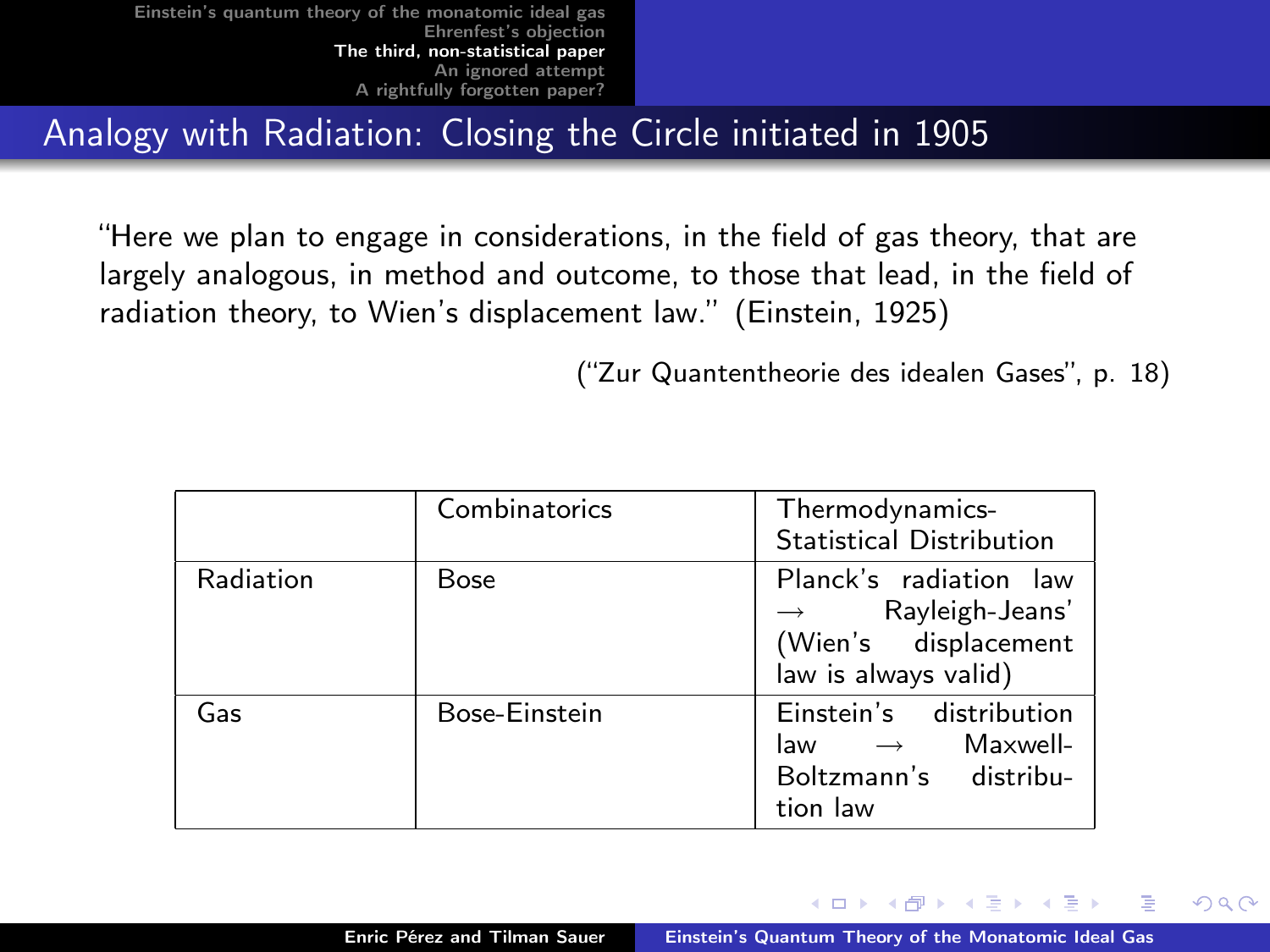Dimensional Analysis: a Known Resort for Einstein

• The distribution function:  $\rho = \rho(L, \kappa T, V, m)$ 

$$
dn = \rho(L, \kappa T, V, m) \frac{V dp_1 dp_2 dp_3}{h^3}
$$

(L kinetic energy,  $\kappa$  Boltzmann constant, T temperature, V volume, m mass of a molecule, h Planck constant, p<sub>i</sub> Cartesian momenta).

 $\bullet$   $\rho$  is dimensionless + only two dimensionless monomials can be constructed:

$$
\rho = \Psi\left(\frac{L}{\kappa T}, \frac{m\left(\frac{V}{N}\right)^{\frac{2}{3}}\kappa T}{h^2}\right)
$$

• Possible to further reduce the number of arguments without introducing "questionable" assumptions.

<span id="page-21-0"></span>つひへ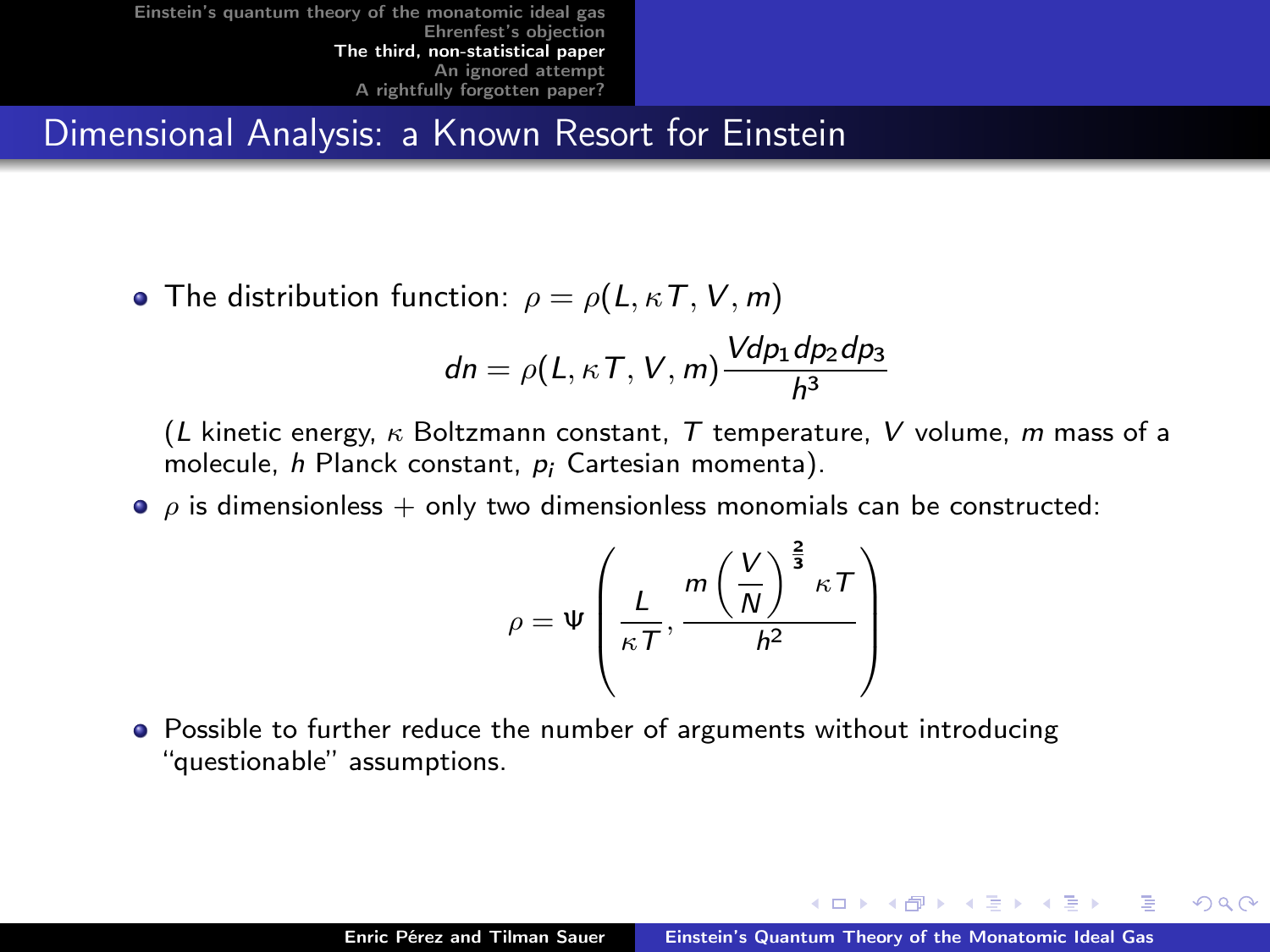### Einstein's 1909 dimensional argument

Cavity filled with gas molecules, radiation, and ions, the quantities that should be included as arguments of the spectral density are:

- $RT/N$ : energy of a molecule (dimensionally speaking),
	- c: speed of light,
	- e: quantum of electricity,
	- $\nu$ : frequency.

The dimensions of the density of radiant energy  $\it r$  are  $\it ML^{-1}\,T^{-1}$ .  $\it r$  must have the form:

$$
r = \frac{e^2}{c^4} \nu^3 \Psi \left( \frac{Ne^2}{Rc} \frac{\nu}{T} \right).
$$
 (1)

This is the only possible combination to establish a dimensionless relation for  $r$ with the quantities considered by Einstein. Comparing with Planck's radiation law,

$$
r = \frac{\alpha \nu^2}{c^3} h \nu \frac{1}{e^{\frac{h\nu}{\kappa T}} - 1} \tag{2}
$$

( $\alpha$  is a dimensionless factor), Einstein arrives at:

$$
h = \frac{e^2}{c} \quad \text{and} \quad \kappa = \frac{R}{N}.
$$
 (3)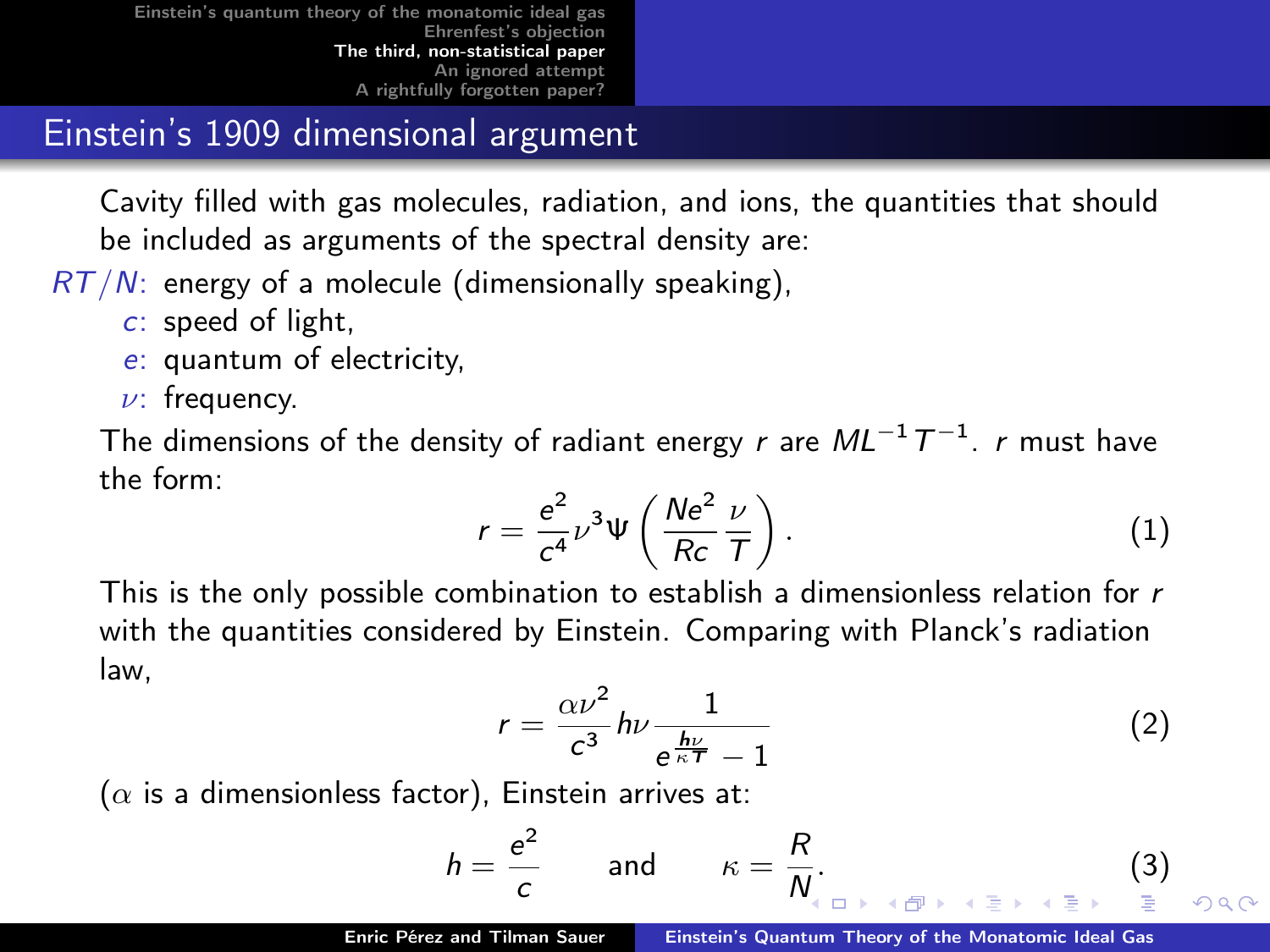Einstein's 1911 dimensional argument

Einstein tried to find an expression for the thermal conductivity  $K$ . Using the dimensional method, he arrived at the functional dependence:

$$
K = C \frac{\nu}{d} \varphi \left( \frac{md^2 \nu^2}{\kappa T} \right)
$$
 (4)

(*m* is the mass of an atom, *d* the interatomic distance,  $\nu$  the oscillation frequency and C a constant). In order to determine the function  $\varphi$  Einstein appealed to recently published measurements by Arnold Eucken, which indicated a dependency of  $K$  with the inverse of temperature. Accordingly, the final expression should be:

$$
K = C \frac{m d \nu^3}{\kappa T}.
$$
 (5)

 $\Omega$ 

Fruitful procedure by combination of dimensional analysis with an empirical law.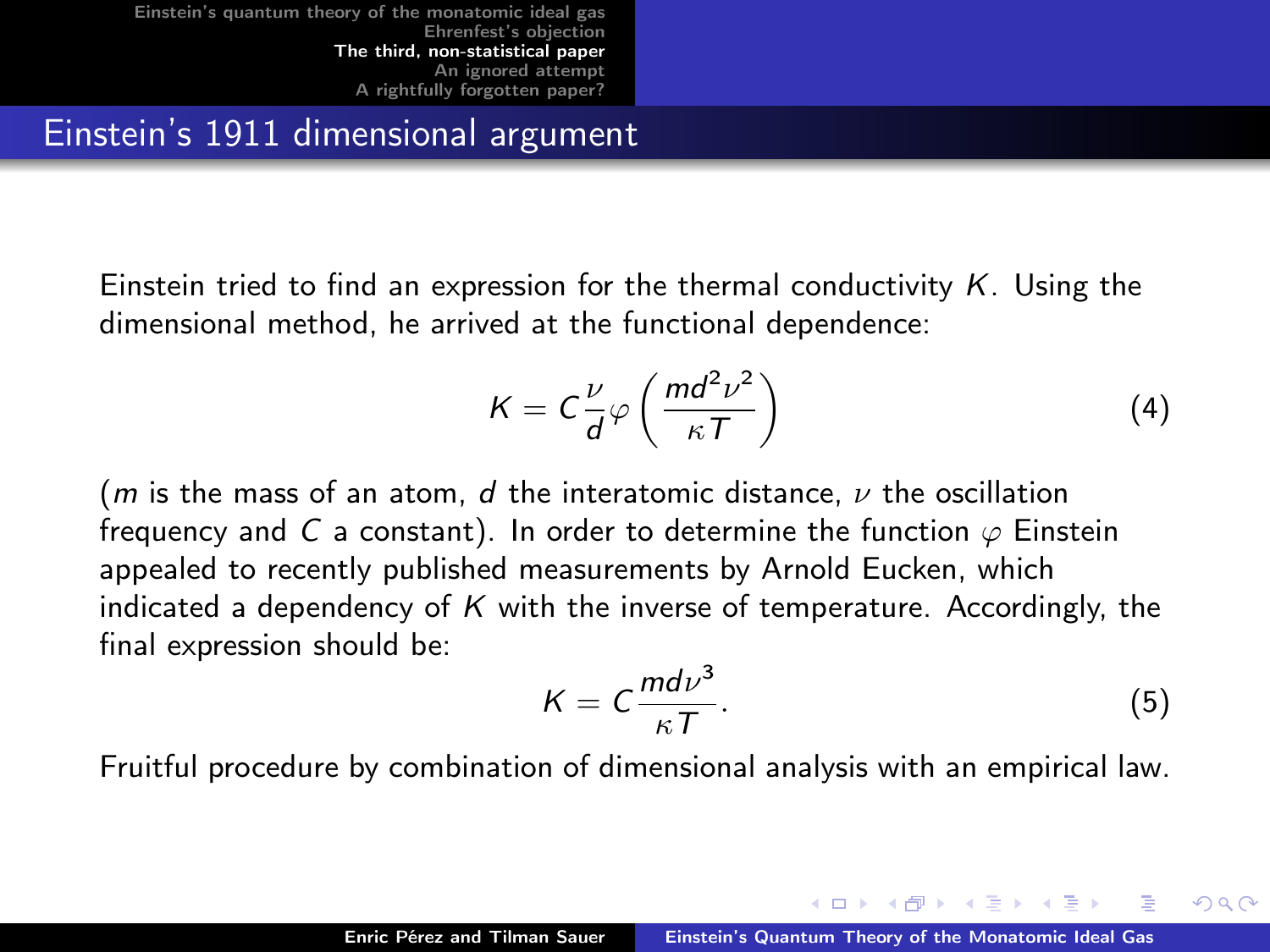Back to 1925: Two "undoubtful hypotheses"

**1** The entropy of an ideal gas does not change in an "infinitely slow adiabatic" compression.

$$
\frac{\Delta l_1}{l_1} = \frac{\Delta l_2}{l_2} = \frac{\Delta l_3}{l_3} = \frac{1}{3} \frac{\Delta V}{V} \Rightarrow \Delta \rho = 0 \Rightarrow \rho = \Psi \left( \frac{L}{\kappa T} + B \right)
$$

4 0 1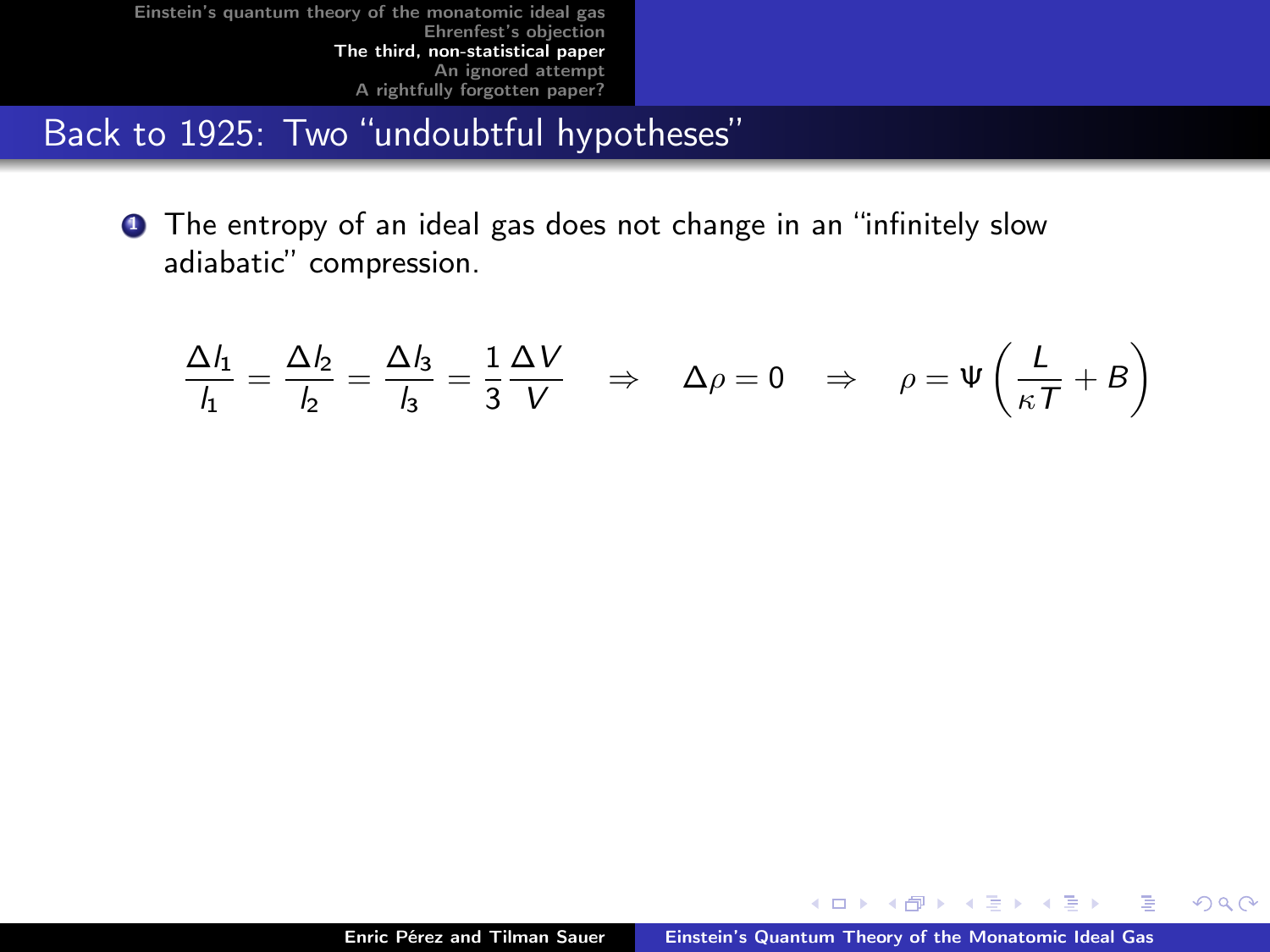Back to 1925: Two "undoubtful hypotheses"

**1** The entropy of an ideal gas does not change in an "infinitely slow adiabatic" compression.

$$
\frac{\Delta l_1}{l_1} = \frac{\Delta l_2}{l_2} = \frac{\Delta l_3}{l_3} = \frac{1}{3} \frac{\Delta V}{V} \Rightarrow \Delta \rho = 0 \Rightarrow \rho = \Psi \left( \frac{L}{\kappa T} + B \right)
$$

**2** The required velocity distribution is valid for an ideal gas also in an external field of conservative forces.

$$
\frac{\partial \rho}{\partial x_i} \dot{x}_i + \frac{\partial \rho}{\partial p_i} \dot{p}_i = 0. \Rightarrow \rho = \Psi^*(L + \Pi)
$$

<span id="page-25-0"></span> $\blacksquare$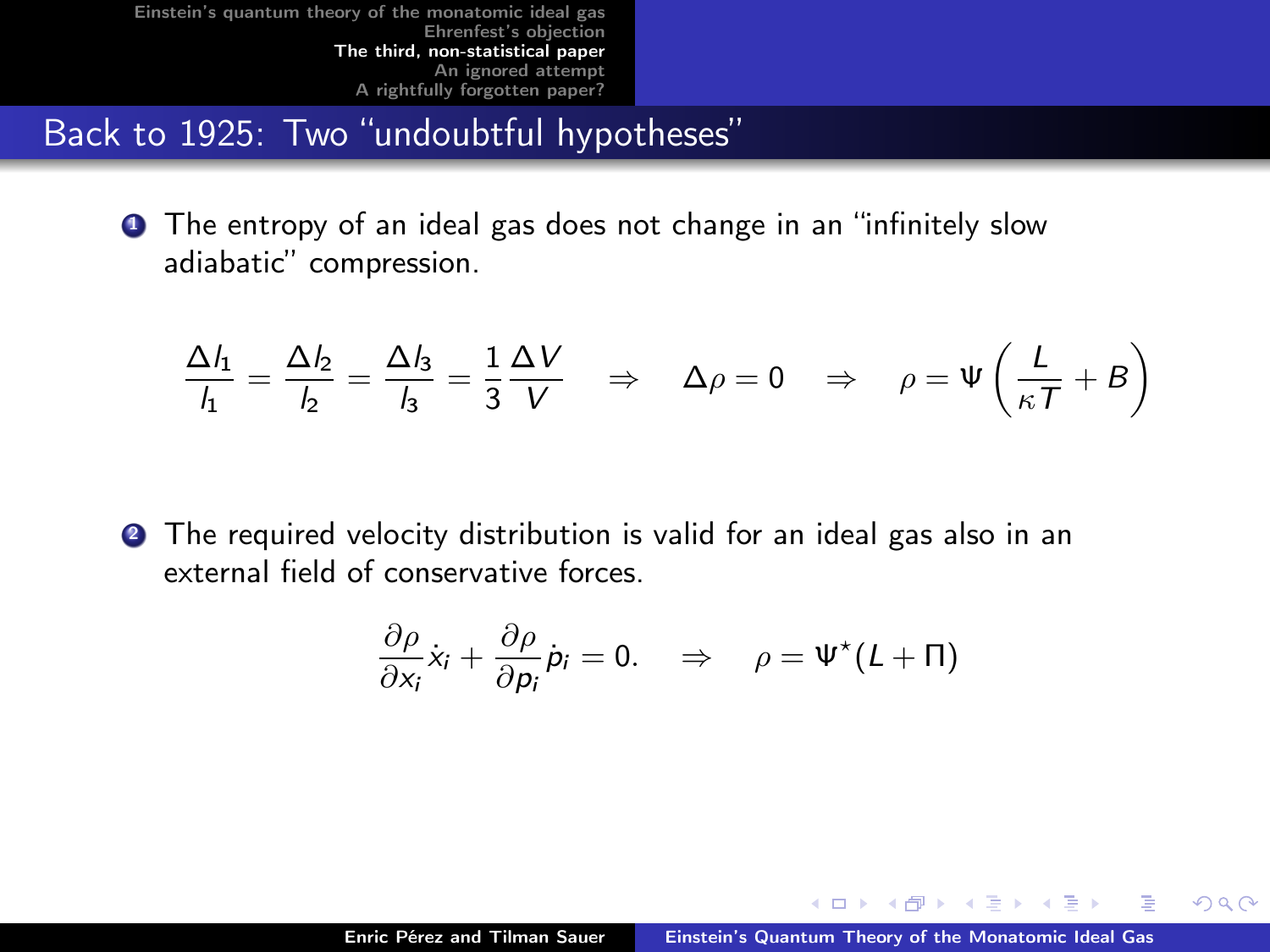Back to 1925: Two "undoubtful hypotheses"

**1** The entropy of an ideal gas does not change in an "infinitely slow adiabatic" compression.

$$
\frac{\Delta l_1}{l_1} = \frac{\Delta l_2}{l_2} = \frac{\Delta l_3}{l_3} = \frac{1}{3} \frac{\Delta V}{V} \Rightarrow \Delta \rho = 0 \Rightarrow \rho = \Psi \left( \frac{L}{\kappa T} + B \right)
$$

**2** The required velocity distribution is valid for an ideal gas also in an external field of conservative forces.

<span id="page-26-0"></span>
$$
\frac{\partial \rho}{\partial x_i}\dot{x}_i + \frac{\partial \rho}{\partial p_i}\dot{p}_i = 0. \Rightarrow \rho = \Psi^{\star}(L + \Pi)
$$

| Interactions between molecules and $\parallel$ Classical elastic collisions |                                  |  |
|-----------------------------------------------------------------------------|----------------------------------|--|
| container walls                                                             |                                  |  |
| Interactions between molecules                                              | Not taken into account           |  |
| Free motion of the molecules                                                | According to classical mechanics |  |
|                                                                             |                                  |  |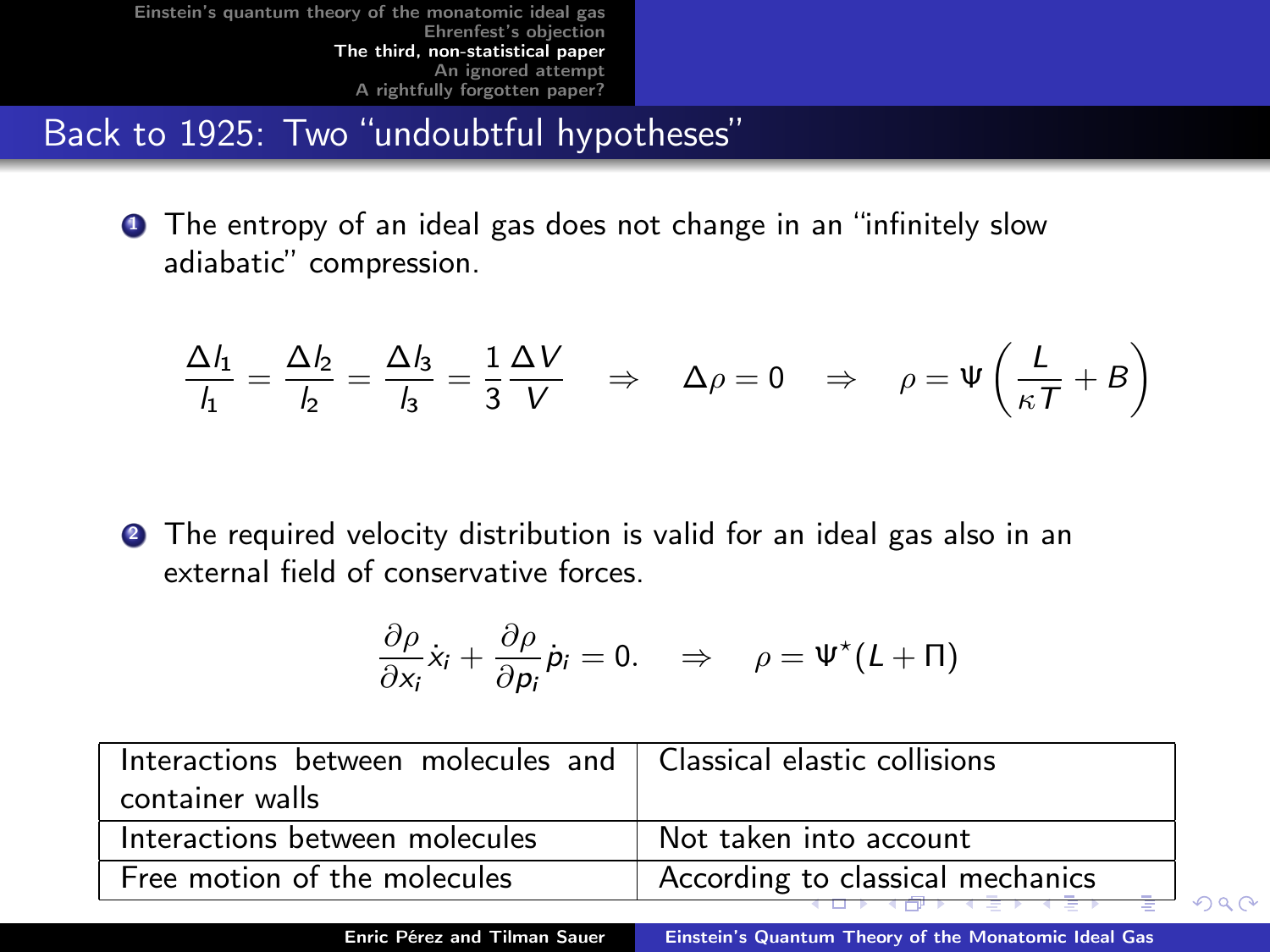The adiabatic compression argument (1)

An (infinitesimal) adiabatic compression in an parallelepipedal container

$$
\frac{\Delta l_1}{l_1} = \frac{\Delta l_2}{l_2} = \frac{\Delta l_3}{l_3} = \frac{1}{3} \frac{\Delta V}{V}.
$$
\n
$$
\tag{6}
$$

Kinetic energy variation:

$$
\Delta L = \frac{1}{m} \left( |p_1| \Delta |p_1| + \cdots + \ldots \right) = -\frac{2}{3} L \frac{\Delta V}{V}.
$$
 (7)

Since

$$
\Delta d\Phi = 2\pi (2m)^{\frac{3}{2}} \left( L^{\frac{1}{2}} \Delta dL + \frac{1}{2} L^{-\frac{1}{2}} \Delta L dL \right), \tag{8}
$$

it follows that:

$$
\Delta(Vd\Phi)=0.\t\t(9)
$$

<span id="page-27-0"></span>4 0 1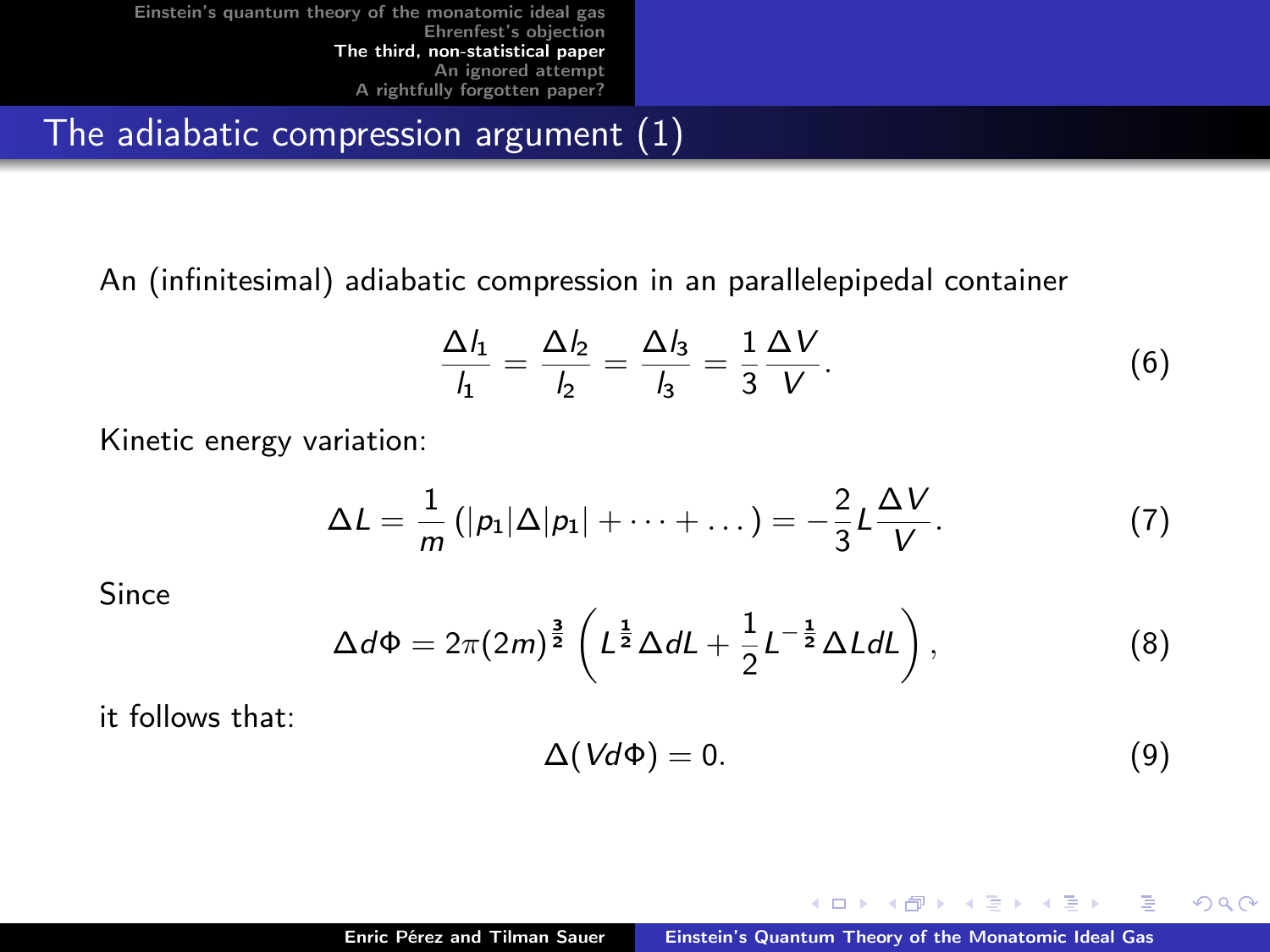The adiabatic compression argument (2)

Entropy assumed to be of the form:

$$
\frac{dS}{\kappa} = \frac{V}{h^3} s(\rho, L) d\Phi, \tag{10}
$$

with s an unknown function. In adiabatic processes one has:

$$
\Delta dS = 0,\tag{11}
$$

and therefore:

$$
0 = \Delta s = \frac{\partial s}{\partial \rho} \Delta \rho + \frac{\partial s}{\partial L} \Delta L.
$$
 (12)

Since an adiabatic transformation does not change the number of molecules, one has:

$$
\Delta \rho = 0. \tag{13}
$$

and hence

$$
s = s(\rho). \tag{14}
$$

<span id="page-28-0"></span> $+$   $+$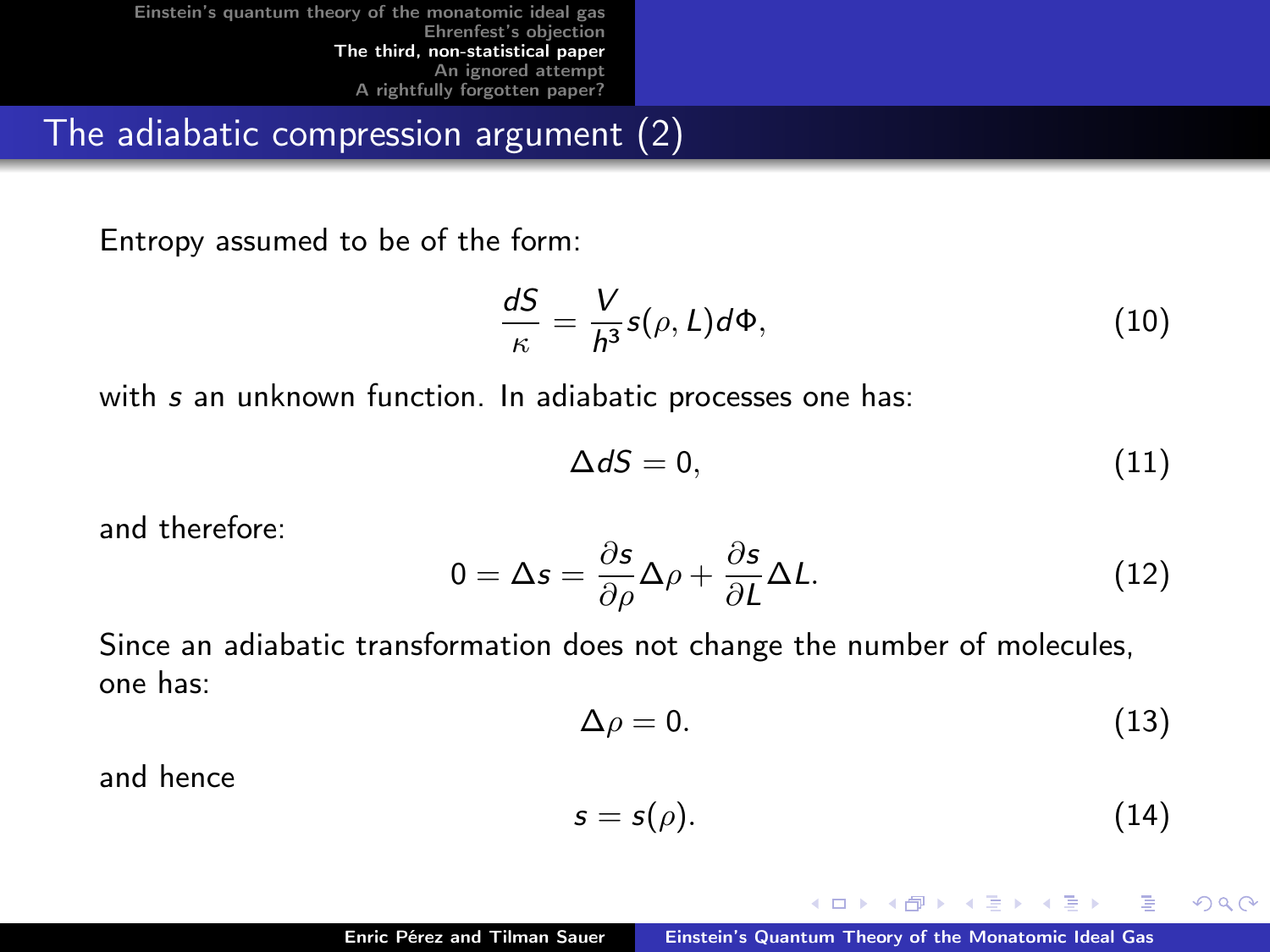The adiabatic compression argument (3)

In thermodynamic equilibrium the entropy is a maximum with respect to variations of  $\rho$ , keeping fixed the number of particles and the total energy, which yields:

$$
\frac{\partial s}{\partial \rho} = AL + B,\tag{15}
$$

where A and B do not depend on L. Since s only depends on  $\rho$ , its derivative will do so, too, and Einstein could write:

$$
\rho = \Psi(AL + B). \tag{16}
$$

In order to determine A, Einstein now considered the process of an infinitesimal isopycnic warming, i.e. a warming that does not alter the density of molecules (a transformation of constant volume in this case). He obtained:

<span id="page-29-0"></span>
$$
A = \frac{1}{\kappa T}.
$$
 (17)

and finally:

$$
\rho = \Psi\left(\frac{L}{\kappa T} + B\right). \tag{18}
$$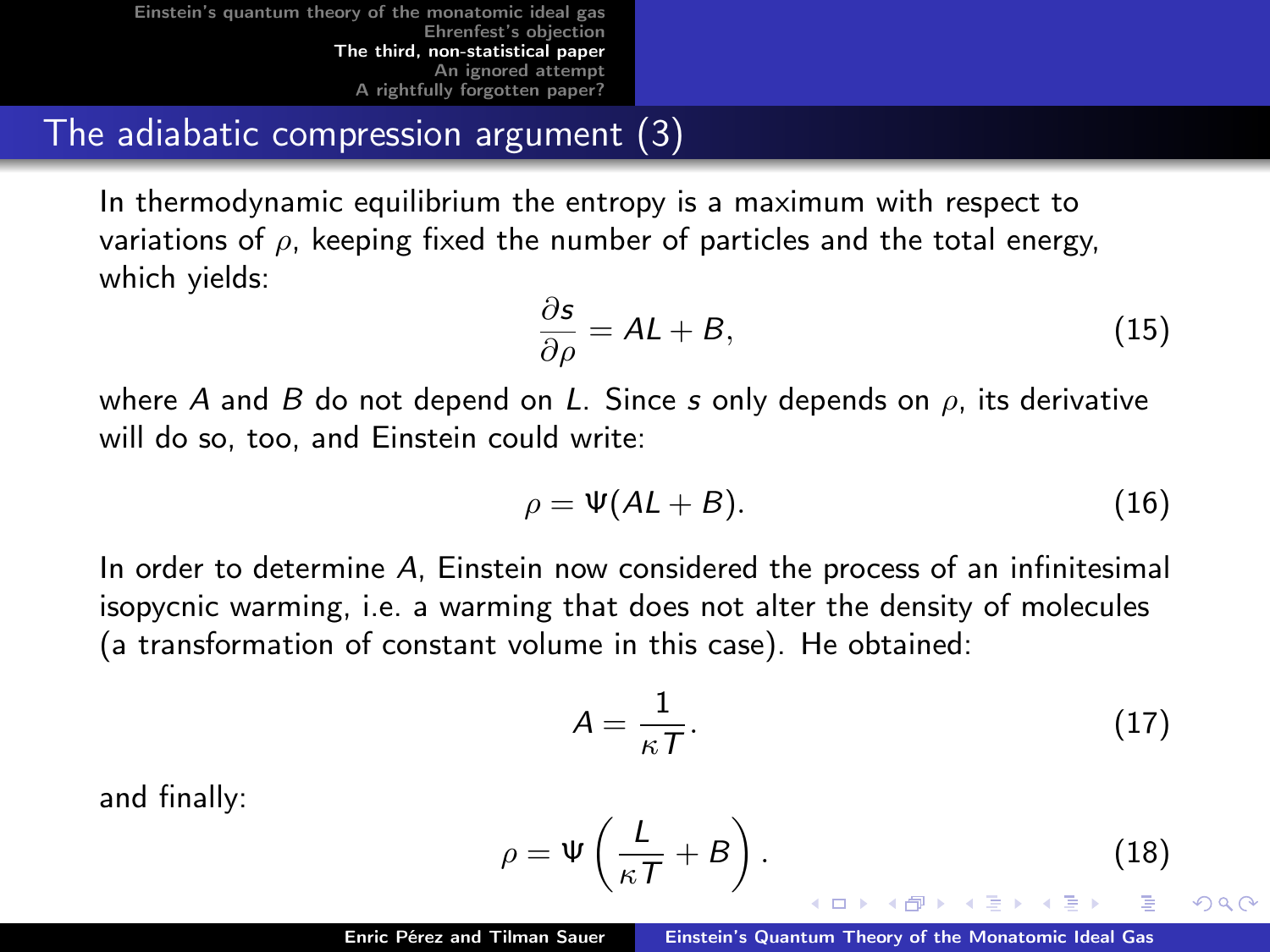Upshot of 1925 paper

Two arguments to reduce the number of arguments in the distribution function:

$$
\rho = \Psi\left(\frac{L}{\kappa T} + B\right) \quad \text{and} \quad \rho = \Psi^{\star}(L + \Pi)
$$
  
Finally: 
$$
\rho = \Psi\left(\frac{L}{\kappa T} + \chi\left(\frac{m\left(\frac{V}{R}\right)^{\frac{2}{3}}\kappa T}{h^2}\right)\right)
$$

4 0 1

 $2Q$ 

Ξ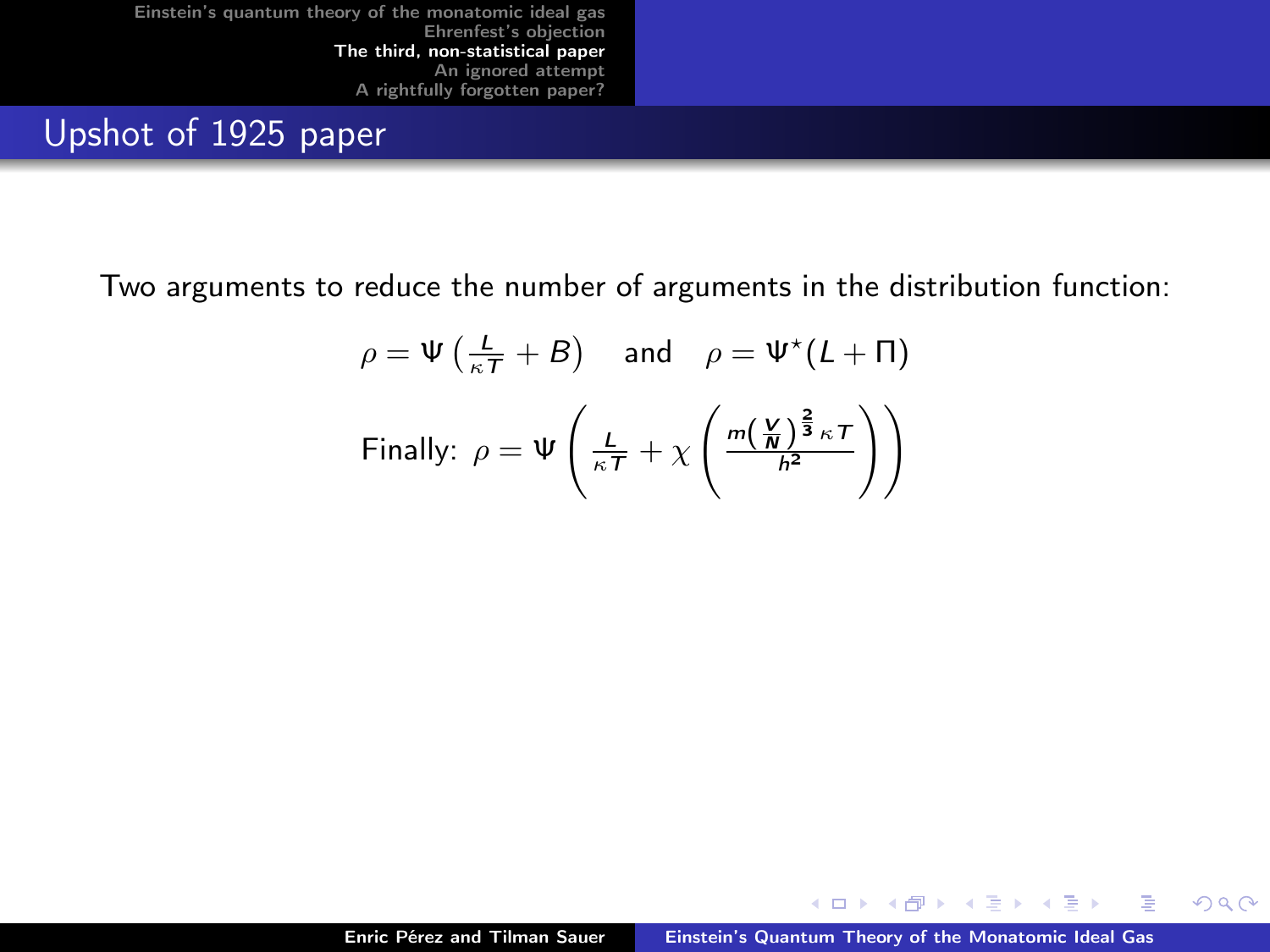Upshot of 1925 paper

Two arguments to reduce the number of arguments in the distribution function:

$$
\rho = \Psi\left(\frac{L}{\kappa T} + B\right) \quad \text{and} \quad \rho = \Psi^{\star}(L + \Pi)
$$
  
Finally: 
$$
\rho = \Psi\left(\frac{L}{\kappa T} + \chi\left(\frac{m\left(\frac{V}{N}\right)^{\frac{2}{3}}\kappa T}{h^2}\right)\right)
$$

• Maxwell-Boltzmann 
$$
\rho = \frac{N}{V} \left( \frac{h^2}{2\pi m \kappa T} \right)^{\frac{3}{2}} e^{-\frac{L}{\kappa T}}
$$

4 0 1

 $2Q$ 

Ξ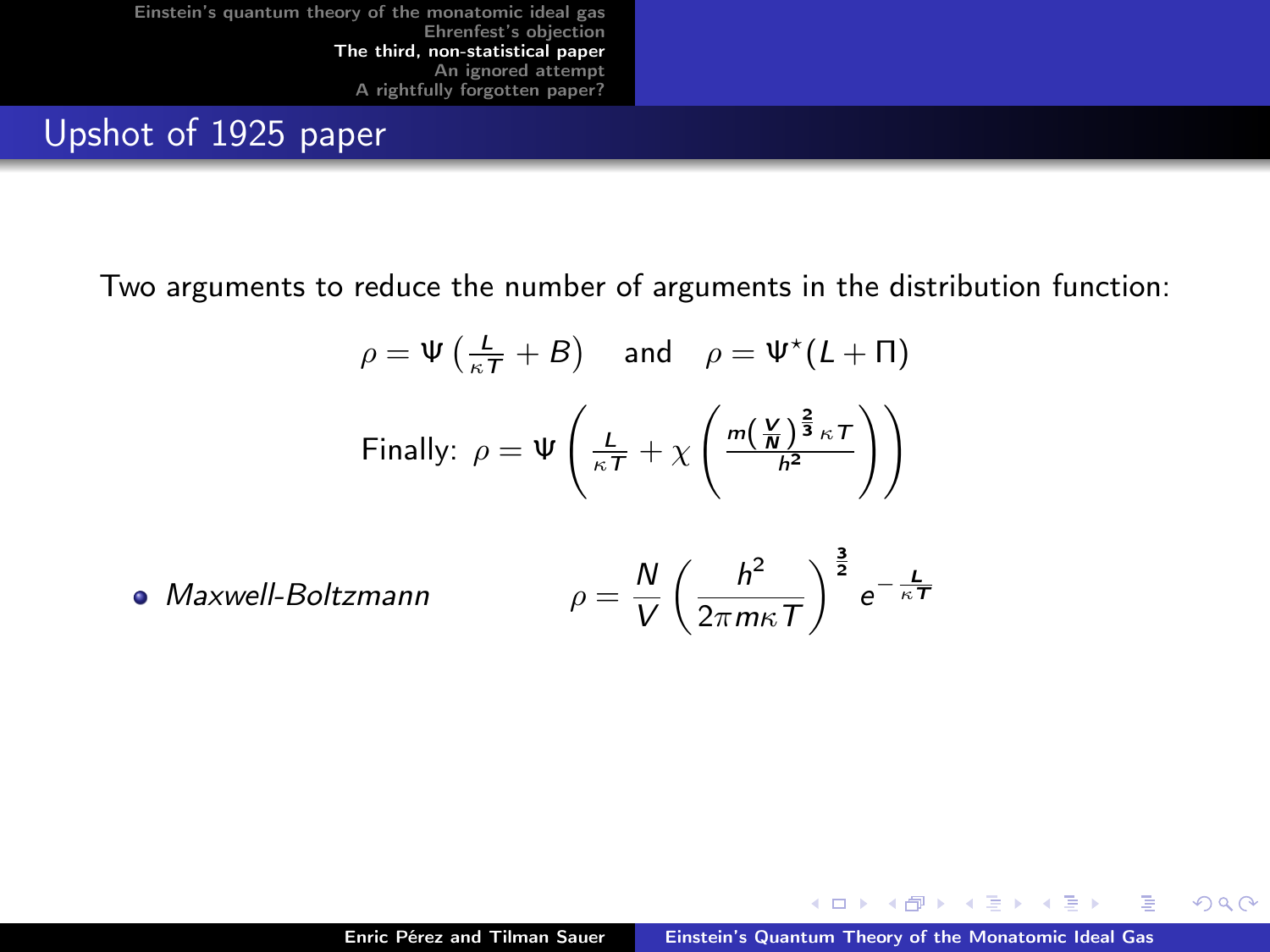Upshot of 1925 paper

Two arguments to reduce the number of arguments in the distribution function:

$$
\rho = \Psi\left(\frac{L}{\kappa T} + B\right) \quad \text{and} \quad \rho = \Psi^{\star}(L + \Pi)
$$
  
Finally: 
$$
\rho = \Psi\left(\frac{L}{\kappa T} + \chi\left(\frac{m\left(\frac{V}{N}\right)^{\frac{2}{3}}\kappa T}{h^2}\right)\right)
$$

• Maxwell-Boltzmann  
\n• Einstein  
\n
$$
\rho = \frac{N}{V} \left( \frac{h^2}{2\pi m\kappa T} \right)^{\frac{3}{2}} e^{-\frac{L}{\kappa T}}
$$
\n• Einstein  
\n
$$
\rho = \frac{1}{\exp\left[\frac{L}{\kappa T} + \chi \left(\frac{m(\frac{V}{N})^{\frac{2}{3}} \kappa T}{h^2}\right)\right] - 1}
$$

4 0 1

 $2Q$ 

∍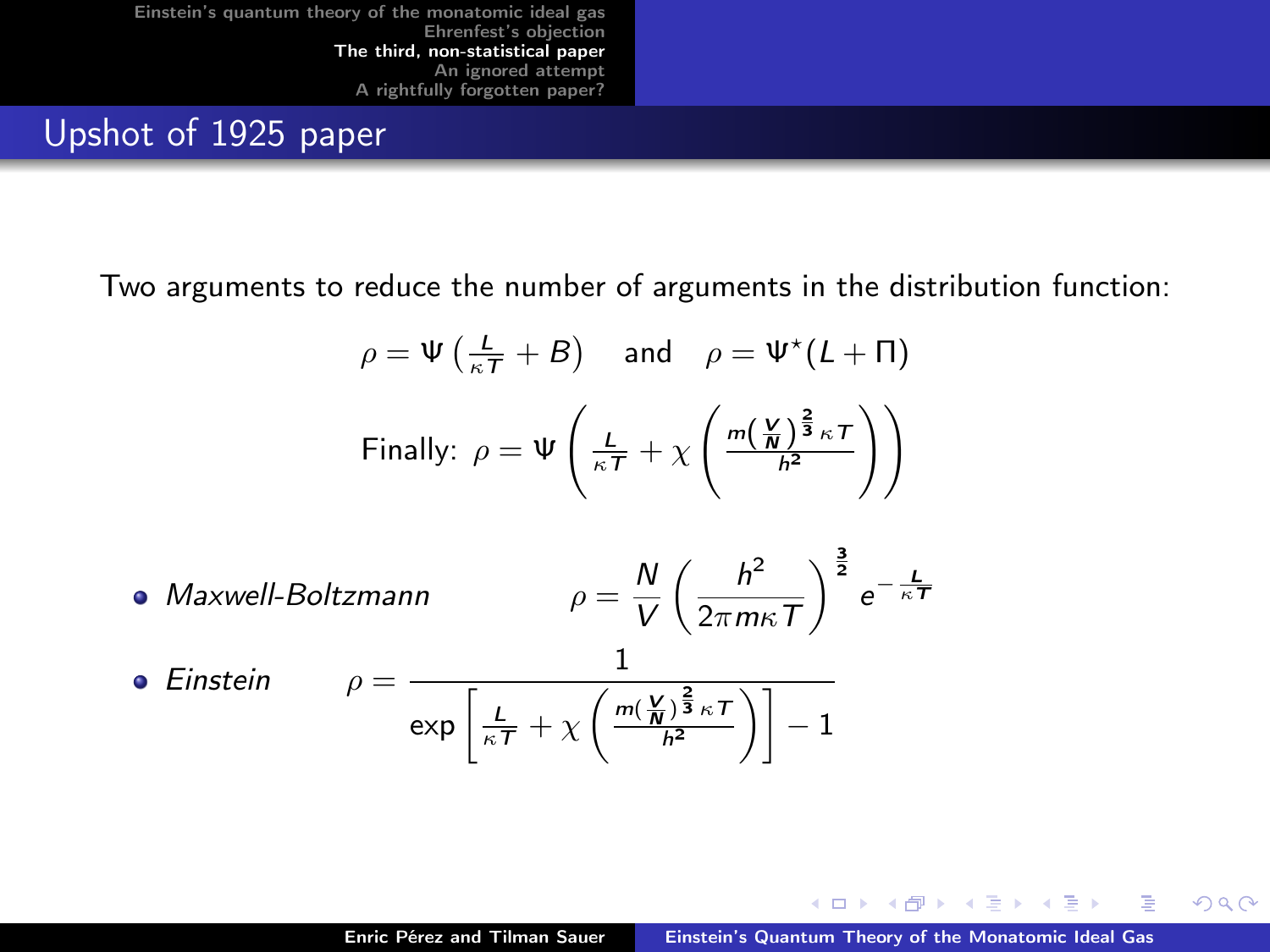## An Ignored Attempt

 $\leftarrow$   $\Box$  $\leftarrow$ 

**B** ÷ × E

÷,

**B** 

<span id="page-33-0"></span> $299$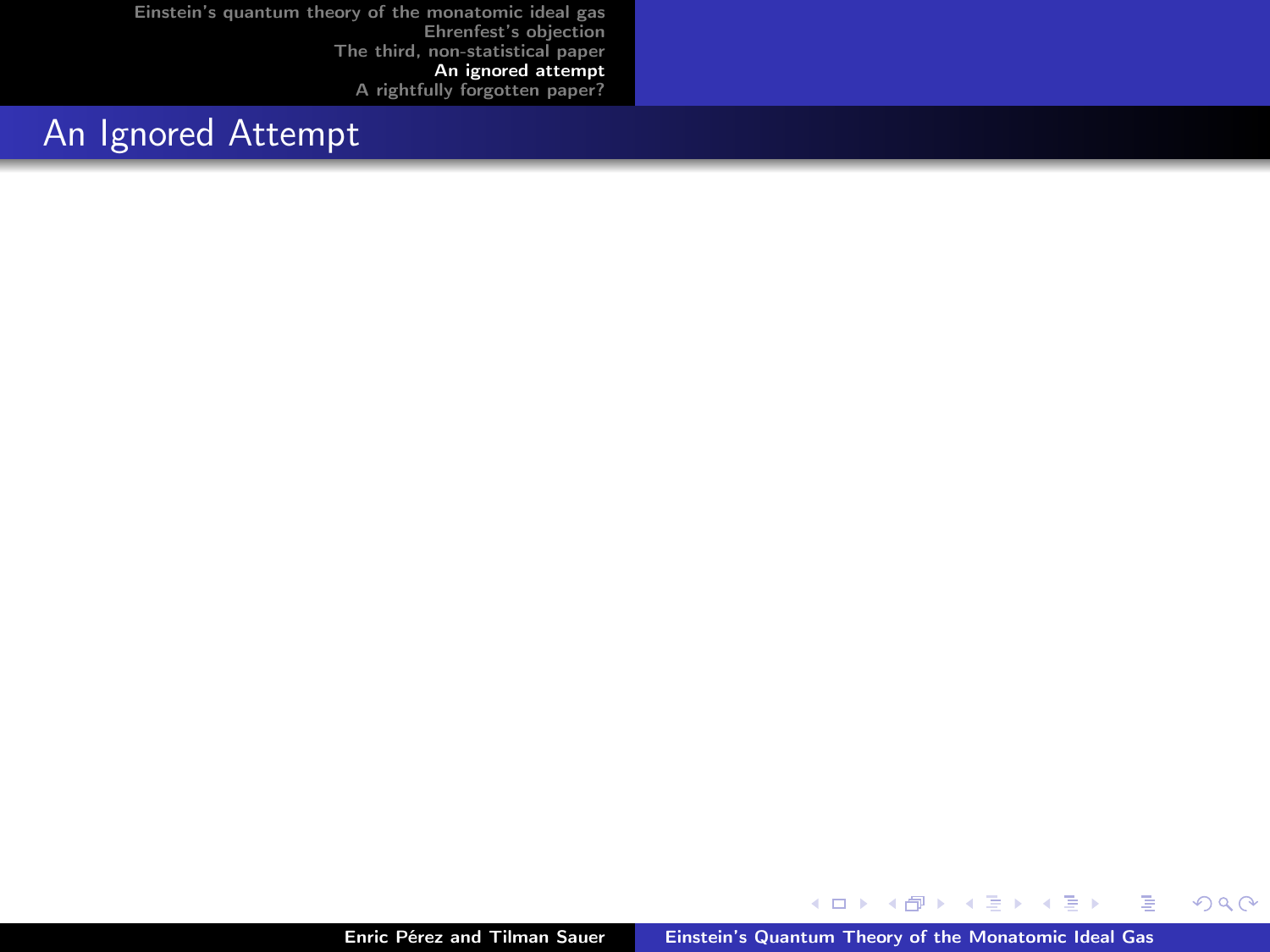## An Ignored Attempt

• Not much interest in the new theory. Not even in the first two (statistical) papers. (Jordan, 1963)

4 0 8

 $2Q$ 

Ξ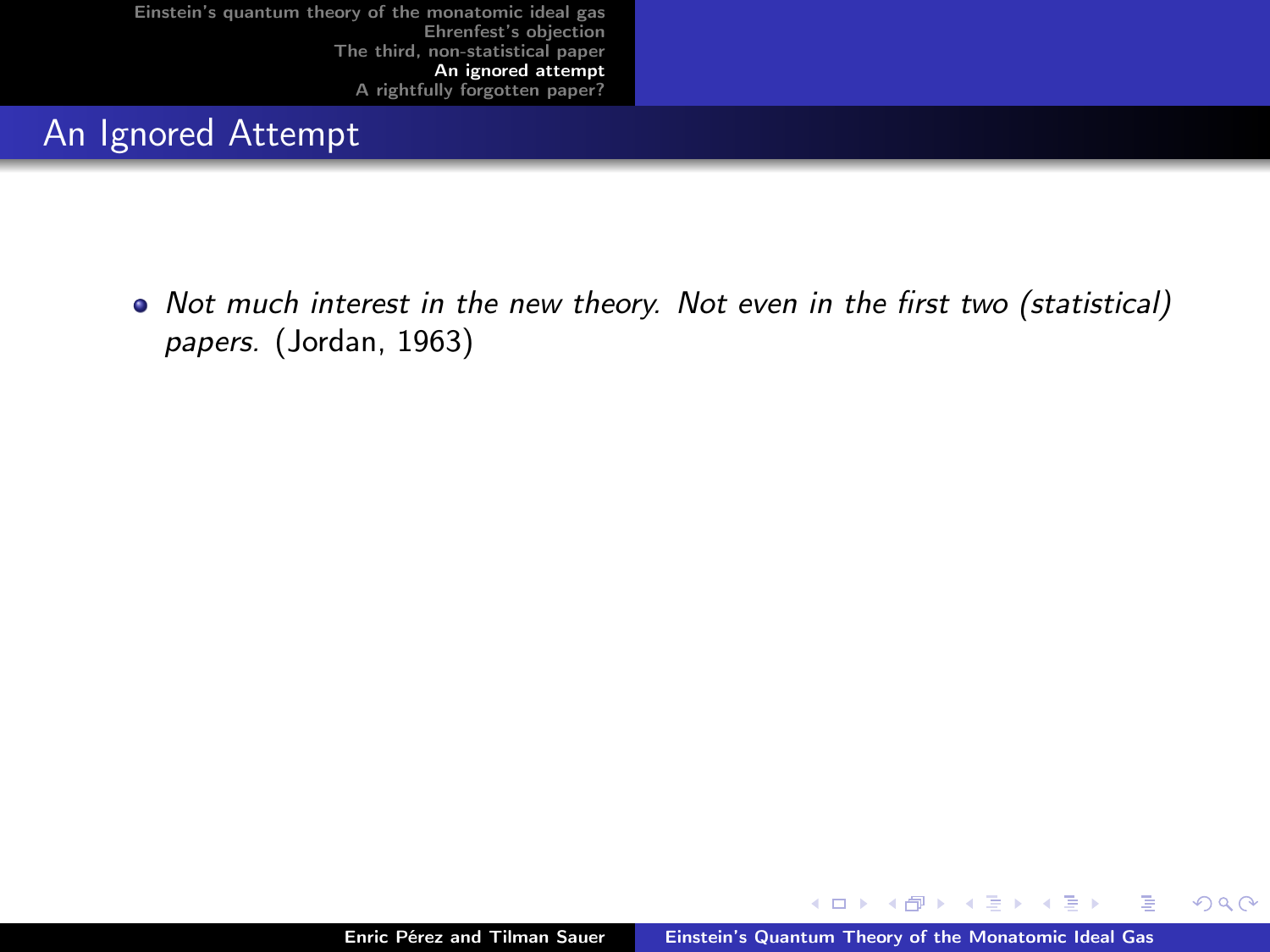### An Ignored Attempt

- Not much interest in the new theory. Not even in the first two (statistical) papers. (Jordan, 1963)
- Smekal, Jordan, Schrödinger, Planck,... knew the third paper it but did not comment on it.

4 0 1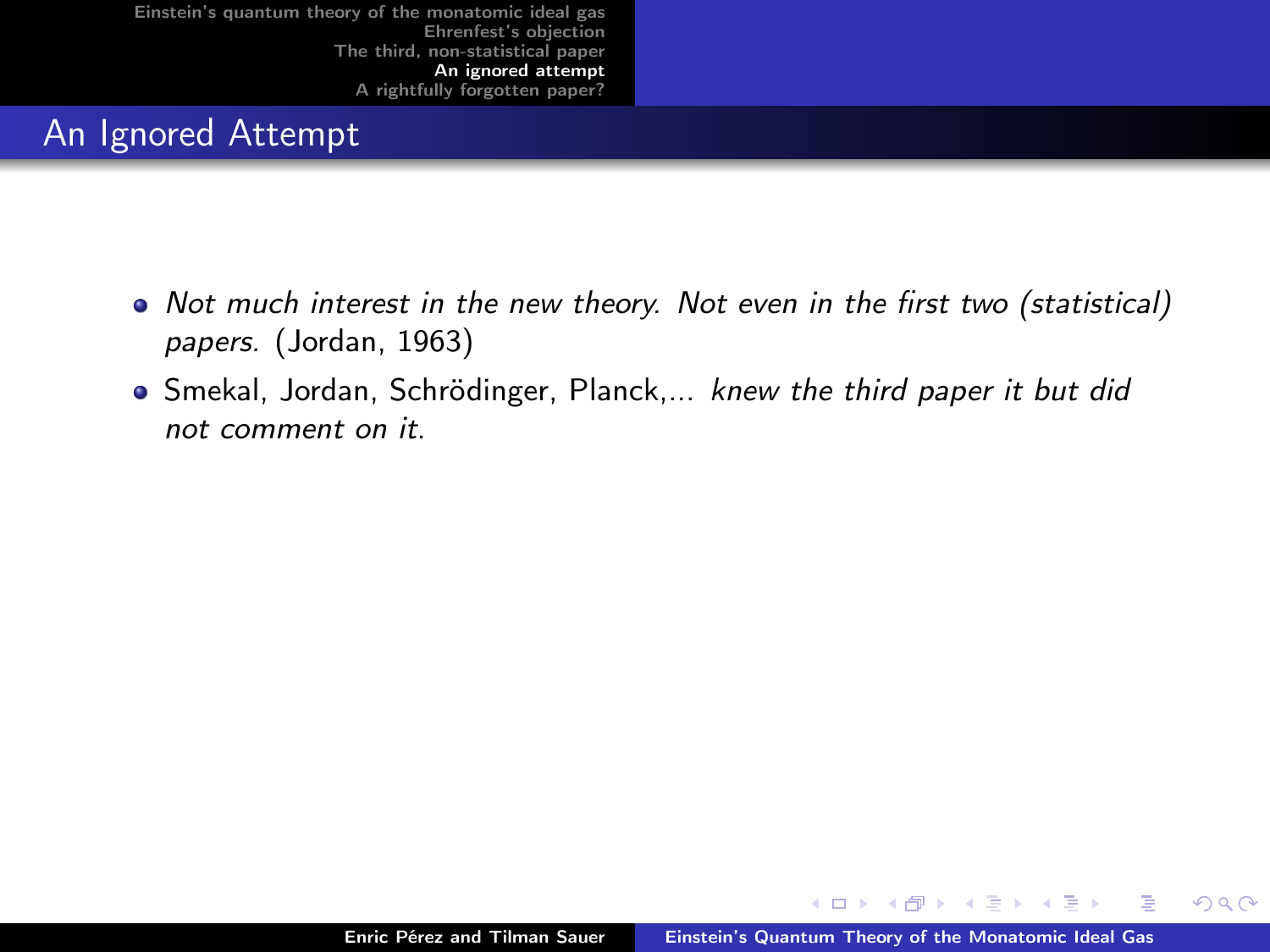### An Ignored Attempt

- Not much interest in the new theory. Not even in the first two (statistical) papers. (Jordan, 1963)
- Smekal, Jordan, Schrödinger, Planck,... knew the third paper it but did not comment on it.
- Ehrenfest's role: only a footnote (Ehrenfest, 1925)

"The words of the paper by S.N. Bose, Planck's Law and the Light Quantum Hypothesis [ref.], readily create the impression as though Planck's radiation law could be derived from the assumption of *independent* light corpuscles. But this is not the case. Independent light corpuscles would correspond to Wien's radiation law."

> <span id="page-36-0"></span>("Energieschwankungen im Strahlungsfeld oder Kristallgitter bei Superposition quantisierter Eigenschwingungen" p. 364, footnote 1)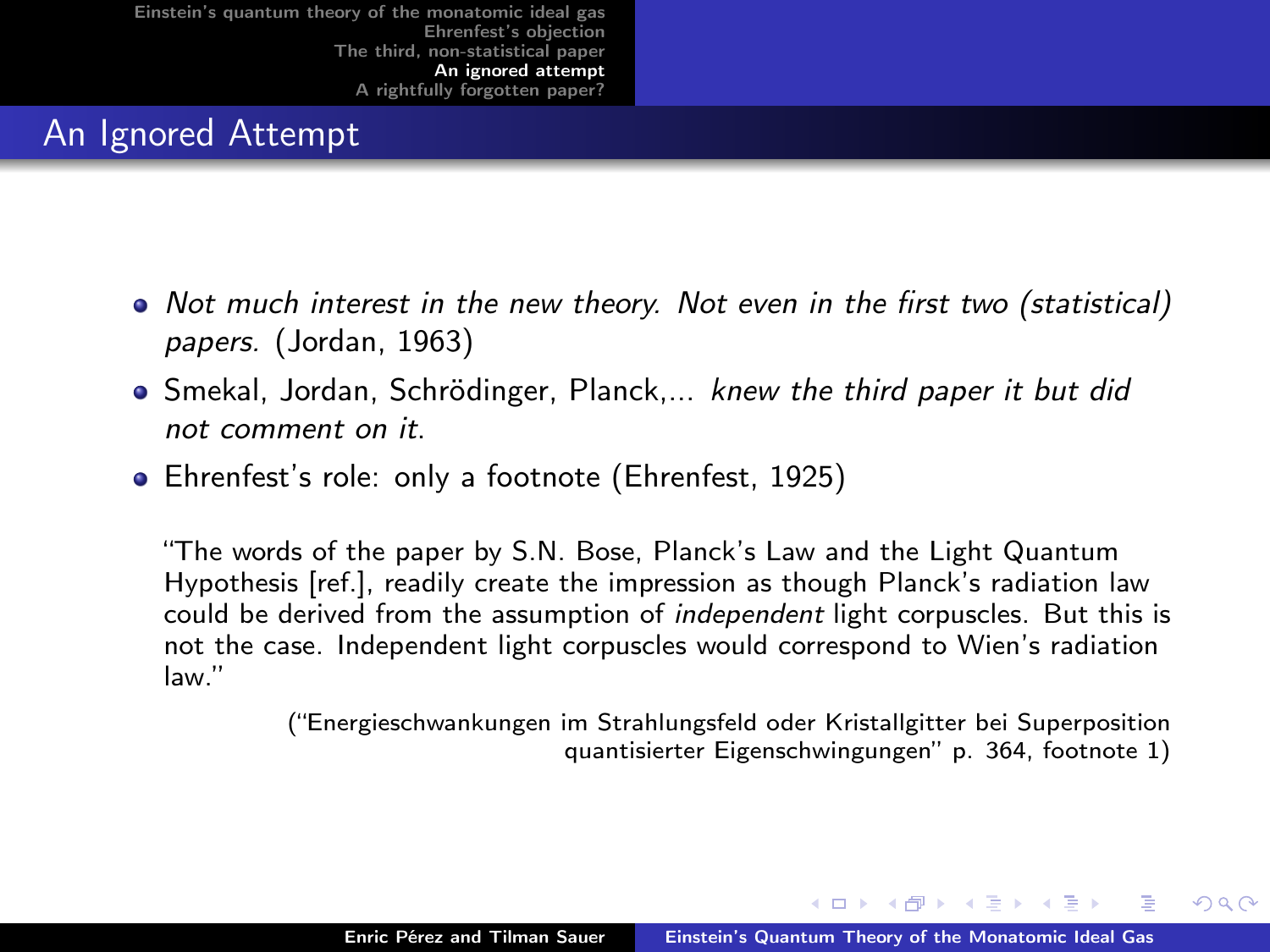# A Rightfully Forgotten Paper?

#### • By Contemporaries

- . The lack of interest in the "new statistics"
- The abandonment of "space-time" pictures (Bohr, 1925)
- The emergence of Quantum Mechanics
- An ambiguous paper

 $\blacksquare$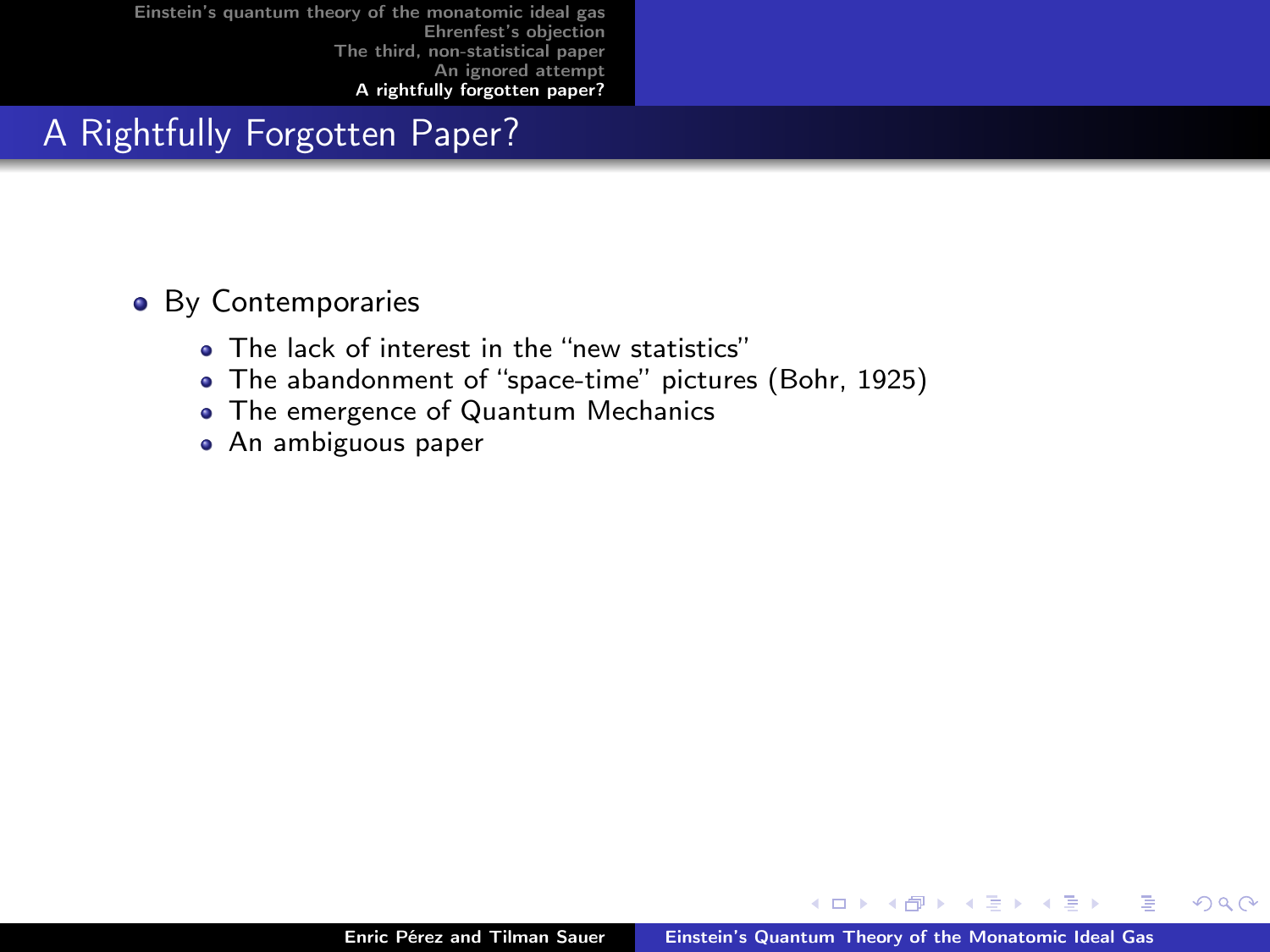# A Rightfully Forgotten Paper?

#### • By Contemporaries

- The lack of interest in the "new statistics"
- The abandonment of "space-time" pictures (Bohr, 1925)
- The emergence of Quantum Mechanics
- An ambiguous paper

#### **•** By Historians

 $\blacksquare$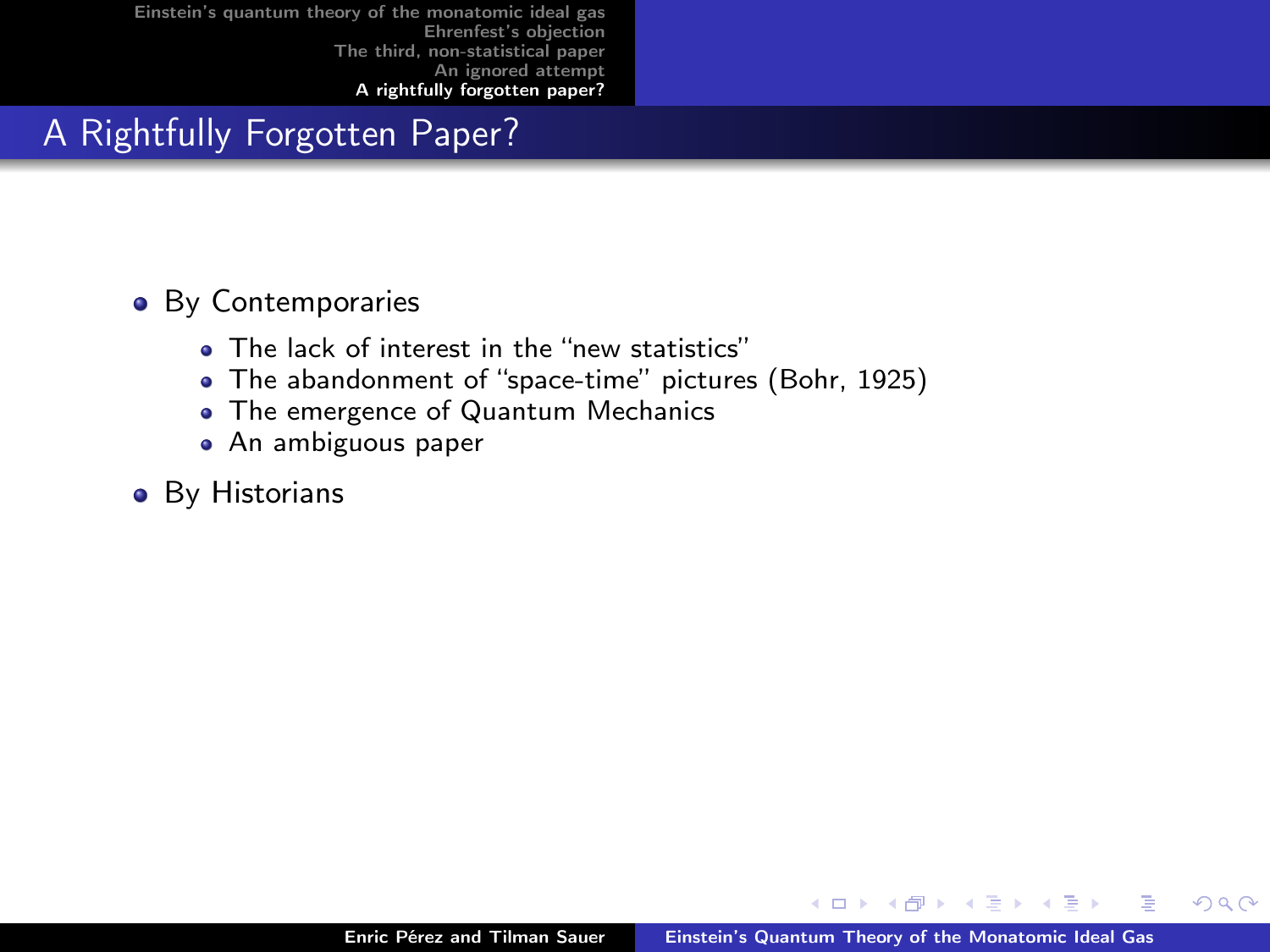# A Rightfully Forgotten Paper?

#### • By Contemporaries

- . The lack of interest in the "new statistics"
- The abandonment of "space-time" pictures (Bohr, 1925)
- The emergence of Quantum Mechanics
- An ambiguous paper
- **•** By Historians
	- On the birth of indistinguishability
	- On the Statistics of Bose-Einstein:

Bose's serendipity and Einstein's dissatisfaction